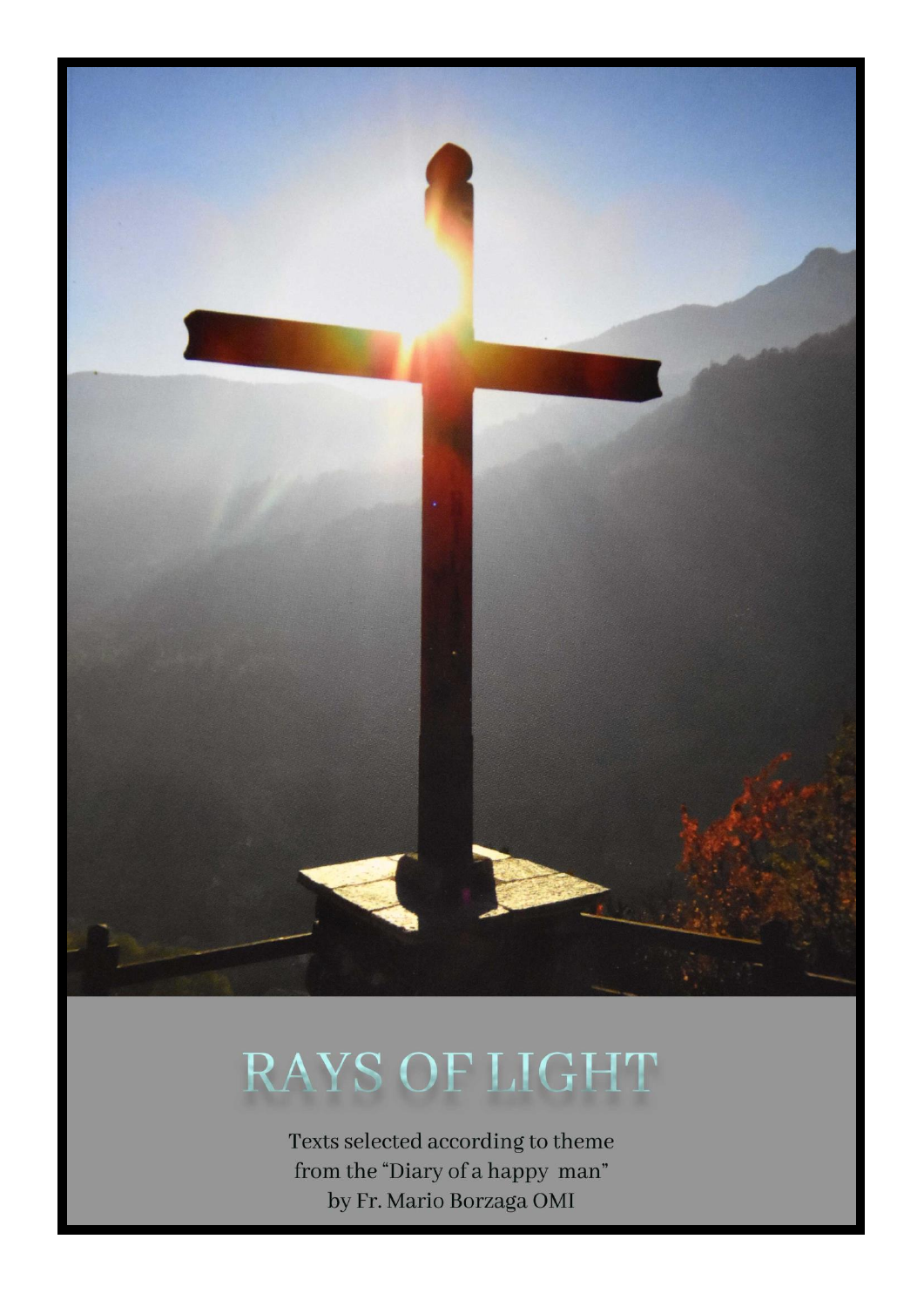#### **Presentation**

The writings of Fr. Mario Borzaga, and especially his *Diary*, are inspiring, but they are also devotional for lay people of all walks of life as well as for religious. One of his phrases which comes to mind is: "It is useless to become emotional in the presence of the saints; we must imitate them." (29.07.57).

The figure of the missionary priest is fascinating for young people in particular. That is obvious from the thousands of writings, comments and the witness to favours and graces obtained through his intercession. The "fame of sanctity and martyrdom" is on the increase day by day. Just to give one example: the visits to the website marioborzaga.it, which was set up in 2004 had already hit 18,000 strikes in February 2013 and the facebook page had 1,300 fans

All of this goes to explain the request I have received from many people: that a selection of texts on various themes by prepared with a view to a more in-depth study, with prayers and quotations.

The themes suggested in this publication are selected exclusively from the *Diary of a Happy Man* and seem to give expression mainly to the personal feelings of Father Mario, and his calling to sanctity and martyrdom. I have devoted one part in particular to Devotion to the Sacred Heart, which was characteristic of his spirituality.

Father Mario *prayed as he wrote and his writing became a prayer*.

Llugels Felix

Fr. Angelo Pelis OMI Postulator

Rome, February 24, 2013 - 50th Anniversary of my Priestly Ordination.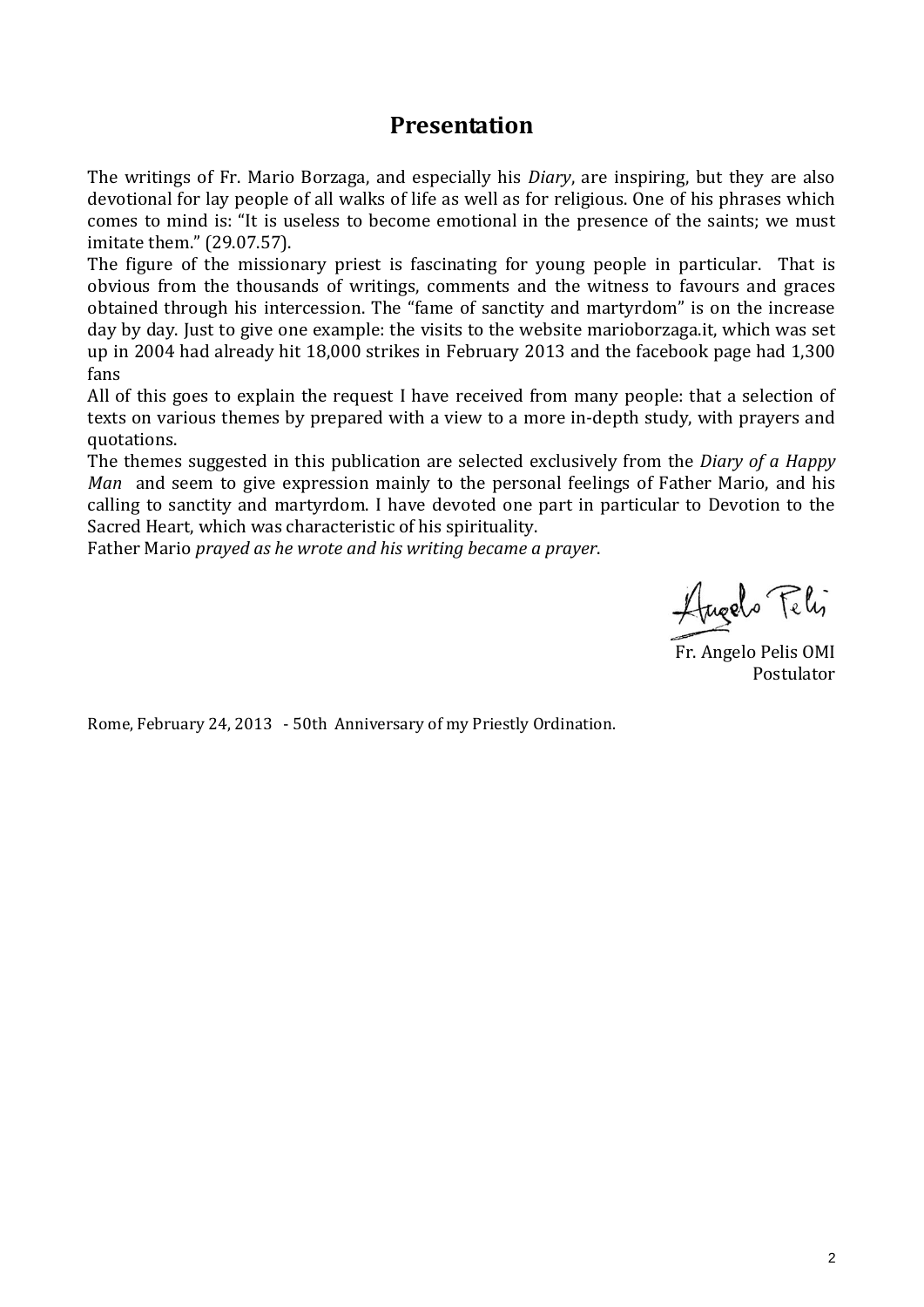*O Jesus, I beseech you that I may become, in the real and true sense of the word, a religious, a priest, a missionary, an apostle of your Sacred Heart, a martyr..* (Unedited writings)

Mario Borzaga was born in Trent on August 27th, 1932. At the age of 11 he entered the minor seminary, first of all in Drema, because of the war, and later in Trent, where he pursued his studies up to the first year of theology. At the age of 20 he entered the Congregation of the Missionary Oblates of Mary Immaculate.

On November 21st , 1953 he took first vows at Ripalimosani (Campobasso).

In the Oblate student House of San Giorgio Canavese, throughout the following four years, he prepared himself in prayer and study, for the mission *ad gentes,* following a dream which he had nurtured for years. After final profession which he made on November 21<sup>st</sup>, 1956, he began his final preparation for the priesthood which he approached, as he wrote himself: "as a mother would the birth of her child" and he continued: "I wish to form my faith as solid as granite; otherwise I cannot be a martyr." (February 1st, 1957).

On February 24th, 1957, he was ordained to the priesthood.

.

He had a solemn celebration in the cathedral of Trent, his home parish, on Sunday April 28th. On July 2<sup>nd</sup>, 1957 He received his First Obedience for Laos and on October 31<sup>st</sup> of that year he boarded ship in Naples with the first group of Oblate Missionaries for Laos. Father Mario, then 25 years of age, was the youngest of the group.

After one month at sea, they arrived in Laos. He spent his first year in Paksane, a little town not far from the capital, Vientiane. There the Servant of God devoted himself to the study of Laotian in preparation for his mission to the people to whom he wished to proclaim the Good News. In his "Diary of a Happy Man" (Edition of 1985-'86 and the more complete edition of 2005) and in the numerous letters he wrote from Laos, he describes the journey of his soul and the difficult life in the mission, which was rendered even more difficult by the communist guerrilla warfare.

Towards the end of 1958 he reached the Christian community in the little Hmomg village of Kiucatiam. He got to work preparing catechists, visiting families, receiving and caring for the sick and the numerous arrivals at his doorway every day.

On Sunday April 24th, some Hmong tribesmen came to see him after Mass, renewing their request that he come to visit their village of Pha Xoua, a three-day journey on foot over rough mountain paths and through tropical forest. It was a missionary journey which would take a couple of weeks and it was now the beginning of the rainy season.

On Monday, April 25th, Father Mario set out, accompanied by his young catechist, Tho Xyooj Paul. They were not to return from that journey. A search party who went to look for them found no trace of the missing men. The testimony provided by witnesses right from the beginning and those received since then and especially in recent months, are a confirmation of what has always been known; both were killed by the "Communist Pathet Lao".

The Cause for Canonization of Father Mario and the catechist Paolo Thoj Xyooj was opened at local level, in Trent on October 7<sup>th</sup>, 2006. It was closed on October 17<sup>th</sup>, 2008. The Positio, at present being prepared, is awaiting approval. That will then be studied by theologians and Cardinals who will be asked to give their opinion concerning the martyrdom, and also concerning the life and virtues of the Servants of God.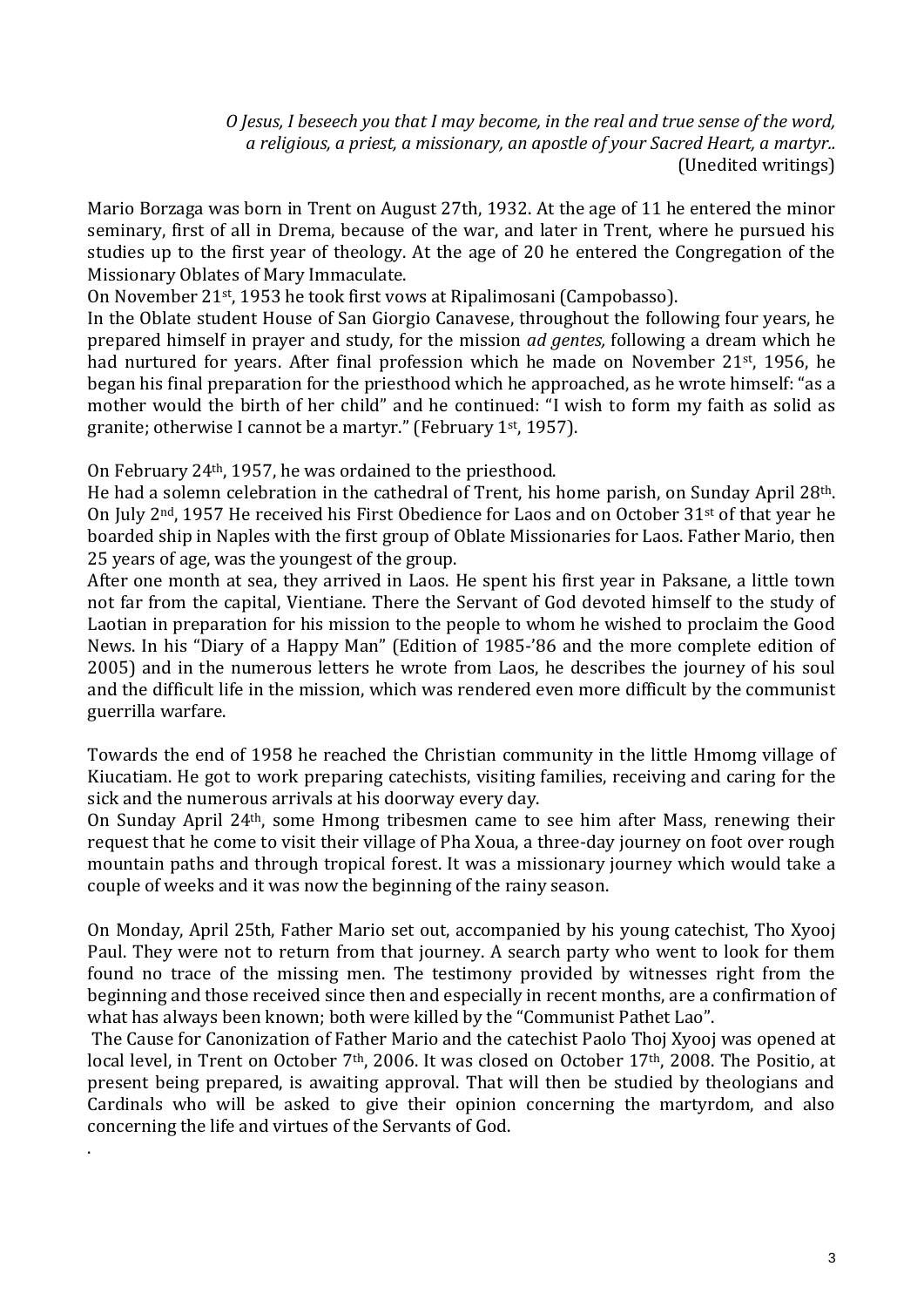#### **Index of themes**

Apostolate - Apostles Church Cross Devotion to the Sacred Heart Eucharist – Mass - Priesthood Faith Holiness Hope Humility Joy – Happiness Love of God Love of neighbour Martyrdom Mary (Immaculate – Sorrowful – Mother) Mission Prayer Prayers (collection of…) Religious Life Silence - Solitude Sorrow – Suffering Trust Will of God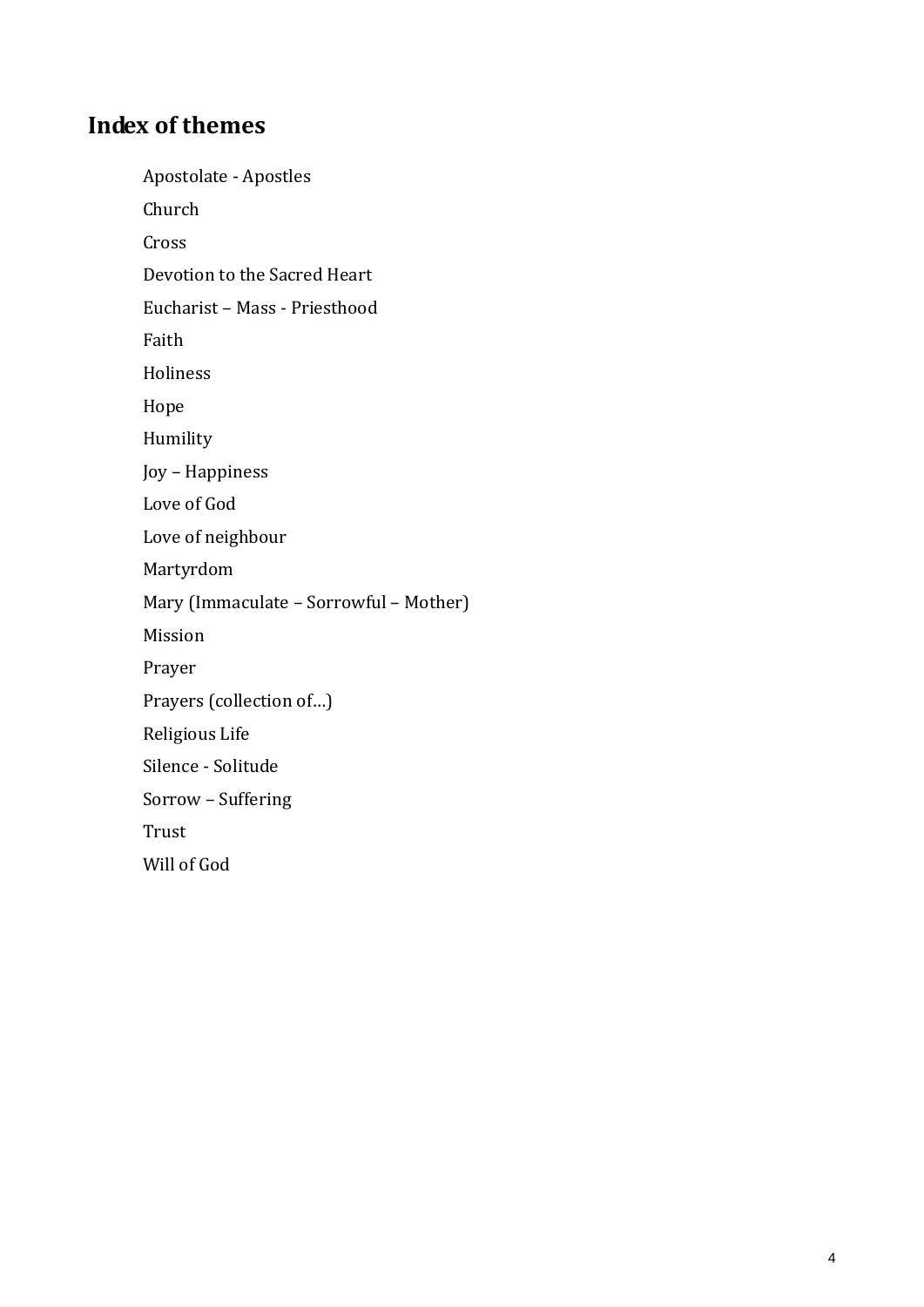# **Apostolate - Apostles**

I have read in my notes that suffering makes the apostolate fruitful. I made a quick revision to see if there was some suffering and to offer it up at once to Jesus King of Love (20.10.56).

Feast of Saints Simon and Jude; I like the Feasts of the Apostles because I have been called to be one of them (29.10.56).

The figures of the Apostles are immensely pleasing. These men, once they have seen Christ, have never forgotten him and have gone to preach his words of love in every land; men who had their shortcomings, but who were driven, impassioned by the Cross, by the suffering of Him who died for our salvation (30.11.56).

Feast of the latecomer, Saint Matthew. The occasion of the celebration of the first Mass of my life: it so happened that he was an Apostle and a Martyr (25.02.57).

It is the feast of the Apostles Philip and James: a very attractive couple, especially the former who must have been a subscriber to the weekly puzzle paper if we are to judge from the questions and answers he fields in the Gospel. The other fell, especially if we judge from his letters. He makes no bones about it and says that to love God we must do things and not be content with words (11.05.57).

Sometimes our work, like that of the Apostles, is broken up by fear. But when they were terrified by a ghost, the Apostles discovered (12.05.57).

Today is the first Thursday of the month: the Priesthood of the Sacred Heart... that was one of the most beautiful dreams of my life (06.06.57).

Even though I may not be successful in my apostolate, I will be like the seed thrown on arid ground, to be trodden upon by everybody (15.06.57).

Today the feast of Saint James the Apostle, martyr, lover of love! (25.07.57)

Saint Thomas: I too, like the Apostles, feel that I am one of those sent to the ends of the earth, of those built upon the corner stone which is Christ (11.12.57).

Today is the feast of that Apostle who has always been dear to me: Saint Mark. He is a saint but he does not pretend to be a saint; when he is afraid, he pulls back. Saint Mark, the silent evangelist, gregarious and fit to be a leader, Peter's interpreter. (25.04.58).

The apostolate to be done is not outside in the villages, on the mountains, but within myself; otherwise I shall be a spent force, a walking skeleton who does not bring Christ with him. Be either with him or against him. Mediocrity is vomit...... (15.07.58).

The Lord has given me the Grace.... of following in his footsteps, of coming here to Paksane to be a Saint and an Apostle, everything to be a Saint and an Apostle … (22.11.58).

… the apostolate by means of Grace, Grace by means of prayer and Sacrifice. That should be the program of all my life as a missionary (08.12.58).

I am tormented with doubts that to be here in Laos is not the place for me. … I am too shy, I am afraid of everything... 20.02.59).

Is it not the Crucified Christ Jesus who should be the apostle in Armando (*Mario*) ?... as long as he preaches with his own voice, he will not speak with the voice of Jesus. Once Armando has been discarded, when he is trodden on and despised, ill treated and beaten out of his own skin, it is then that he will be an Apostle (17.07.59).

## **Church**

My thoughts throughout the day were just there ... with all of those who, throughout the world, die without knowing why there is so much hatred for God and his Church in the world. I realize that I too have my share of responsibility in this matter … (04.11.56).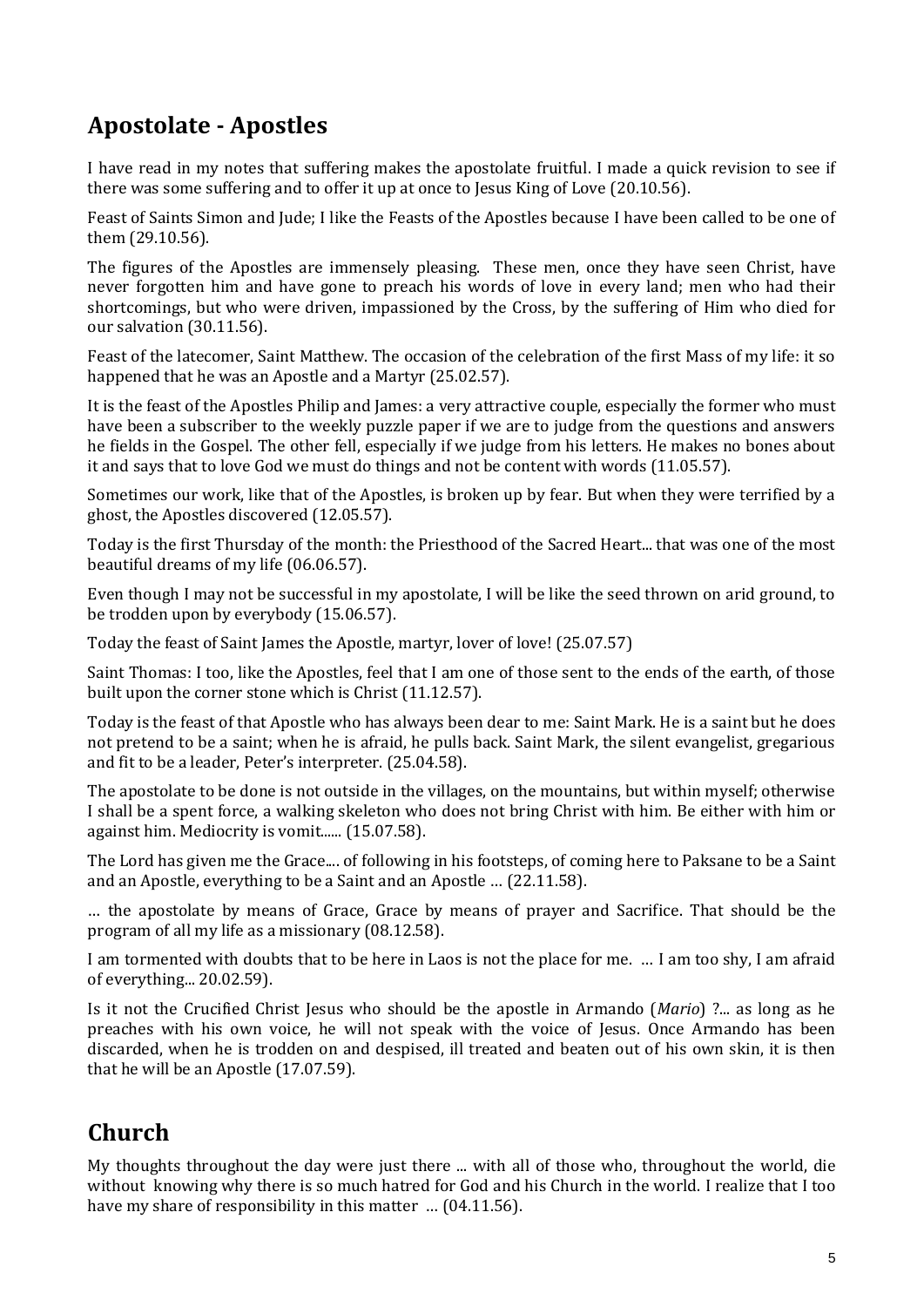The History of the Church is being repeated even in our own time, even in my life.... The History of the Church is the story of those who love Christ and give their lives for Christ … it is therefore the story of a wonderful adventure of failures and triumphs … I am a member of the Church, a soul belonging to Christ, inserted forever in this divine adventure of failures and triumphs … I am one belonging to the Church a soul belonging to Christ, inserted forever in this human and divine adventure, I have not become a deserter and consequently I must fight (20.01.57).

I must not and I do not wish to look for Jesus in any place other than that in which I have been placed by the Catholic Church, his radiant Spouse, acquired by him at the cost of his blood (17.02.57).

A priest of Christ and consequently completely at the disposal of his Spouse, the Church ... cutting out all fantasies and unfounded problems ... unworthy of one who, at the altar, has renewed the mystery of his Love and Blood in the Church (21.02.57).

The History of the Church …is the "history of my mother" and I believe that it is very useful for us missionaries to know the history of the Church … and the history of all the holy martyrs who have fought and died for her (23.05.58).

Belief in Jesus and in all that the Church teaches is the only joy of my whole day. I believe at every moment (24.05.58).

… I am a son of the Church, in spite of all(25.05.58).

*Laetare Sunday,* Why should I not rejoice with God and with the Church of Christ? … Why not give infinite thanks for God's special love for me? He has shown his special love for me, He has given me the Faith, He has given me knowledge of the Church (08.03.59).

… here in my chapel, the Church of Christ is present, together with his saints, his martyrs, with all those who are praying for me and who expect me to pray for them (02.07.59).

I ask God to pardon everything and I desire once again to try and remodel myself in holiness for the Church of God (11.03.60).

#### **Cross**

… I have chosen the Cross as my joy (04.10.56).

… yesterday we opened the schools just as though we had always being going to school; tomorrow we shall carry our cross just as though we had always carried it, and we shall put up with it as though we had always carried it, and we shall suffer as though that were the most natural thing in the world, but Jesus will take account of all that (08.10.56).

… the cross alone is our life (18.10.56).

Jesus bestows abundant crosses on his contemplative souls (01.11.56).

I did well during this morning's Mass ... by asking Jesus not to suffer, but to bestow the grace to suffer, the strength to carry immense crosses as He did (03.11.56).

I have understood my vocation to be a happy man while making every effort to be identified with the Crucified Christ (17.11.56).

I was not alarmed at the Crucifixion of Jesus at the elevation. At Communion I recited firmly and aloud my perpetual oblation at the time of Communion. … Then Jesus came to me, bringing all that the God who is Victim of Love can bring to a soul which he has made to be the object of his special love. Jesus is my all and there is no one else between Him and me. Jesus does not separate himself from me. I shall carry my cross, his Cross, everywhere (21.11.56).

Today I began my long day into the night ... but if I persevere in dying each day I shall be able to say *ad vitam usque perseveraturus* (I shall persevere for my whole life). … Therefore, let us carry on! The cross is there. All I have to do is carry it (21.11.56).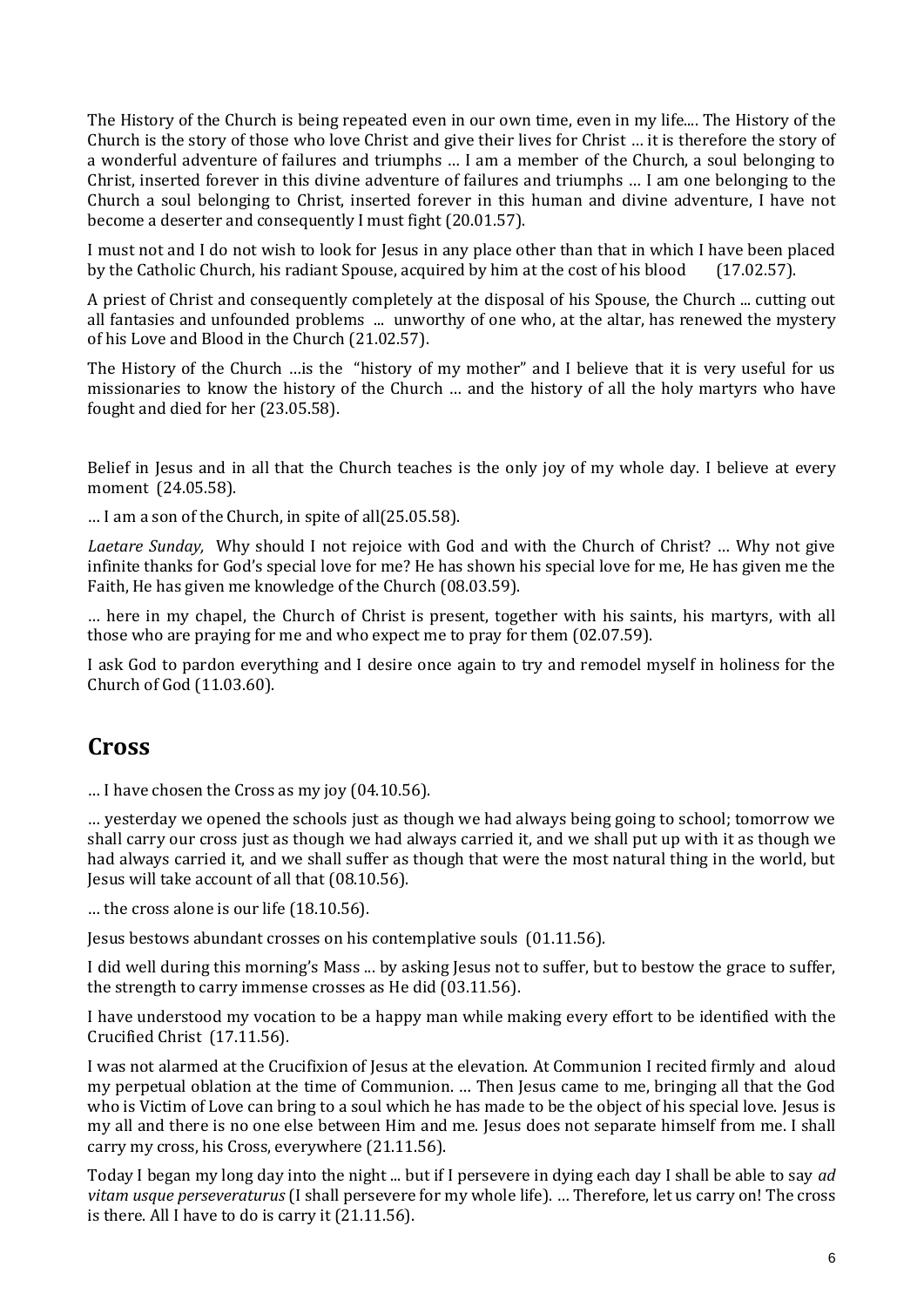I try to find Jesus everywhere, because, if I find him or his Cross, I am sure that I love; if I do not find it, I have reason to doubt (28.11.56).

… it is not easy to write about the Crucified Jesus unless we live accordingly (16.12.56).

… at no time do I feel so small as when I wish to write about great things. And what can be greater than the Passion of Jesus? (12.12.56).

Today I recited what was probably one of the best Rosaries of my life; I meditated on Jesus in the Garden, scourged, crowned with thorns, crucified, as it were with the eyes of the Madonna, while the angel announced to her *Ave Maria grazia plena* (04.01.57).

I made a fervent Way of the Cross; I asked Jesus to make me understand, once and for all, the mystery of the Cross, of the Blood, of the side pierced by a lance … (18.02.57).

In making the Way of the Cross, I thought about how He had chosen even me to carry on the Way of the Cross: to be a bearer of the Cross, a priest (19.02.57).

I asked Jesus, seeing that even He had fallen beneath the Cross, that if I fall I may rise again at once, but above all, that I should not offend him, That is my cross, sinfulness. (20.02.57).

… we must live the strange paradox of the bloodstained Cross and of the overflow of joy from the Cross (01.03.57).

Jesus, teach us once again the way of the Cross; may the light of Calvary be yet again a friendly light for us, do not hesitate to love us as we are … (08.07.57).

The cross should not be forgotten as a result of not carrying it habitually (15.12.57).

Each day we assist at the tremendous Sacrifice of the Cross and we are not in the least impressed by it (26.12.57)

Whatever is not of the Cross belongs to the kingdom of nothingness, just as whatever is not love belongs to the kingdom of hatred (06.01.58).

… a large thorn has pierced my heart; why do I not love Jesus as I ought to love him? Why do I not love his Cross? I shall not be a priest other than with the Cross of Christ, sharing in his Mass. (26.03.58).

At the ninth hour on the 14th of Nisan: God had reached abandonment, the mystery of unfathomable Suffering. Thus the world was saved. ... With the Crucified Jesus in us and we crucified with him.(17.04.58).

From the altar to the office, from the Cross to joy, my days are all the same. There is nothing else (14. 07.58).

I am my own cross: I am a cross to myself. My cross is the language which I am unable to learn. My cross is my shyness which prevents me saying a word in the presence of a Laotian … (27.08.58).

A vocation to the Cross has no fear of suffering (29.05.59).

And you, you have already begun the Calvary of your apostolate. Along the way you will find the company of Christ crowned with thorns and at the summit the Crucified One, then shall come the Night and afterwards the Resurrection (28.07.59).

#### **Devotion to the Sacred Heart**

In the final analysis, the Heart of Jesus and his Love: that is the aim and ideal of my time on earth (17.10.56).

Tomorrow is the first Friday of the month and I feel that the Sacred Heart is none other than an old friend of mine (31.01.57).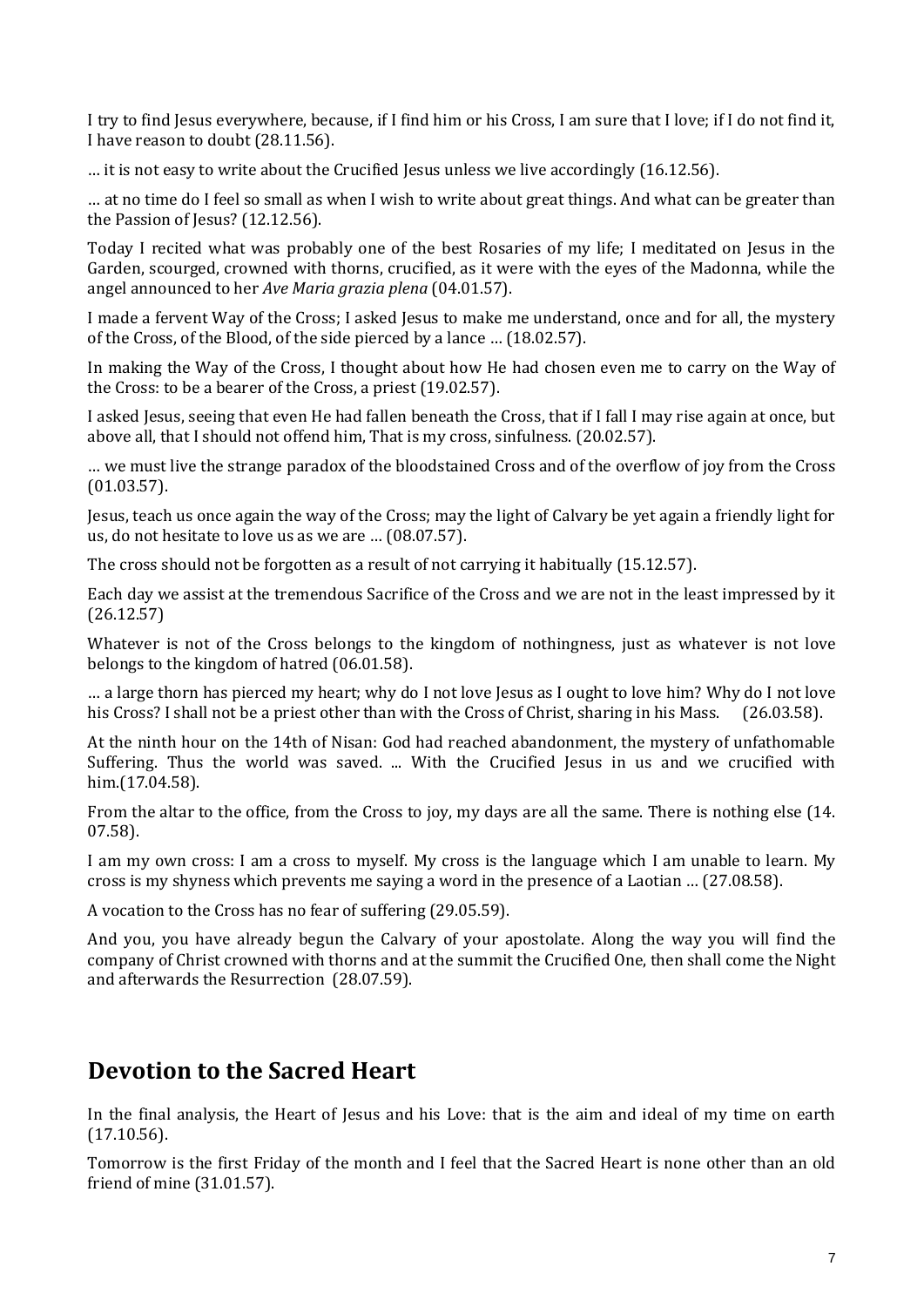Poor and dear souls who have come to my very poor and very dear confessional. I love you all! I have spoken to you of Jesus, of the Sacred Heart, of the Madonna, of her love, especially of her love (01.08.57).

I believe that I have made a good retreat, now on the Vigil of the Sacred Heart. This evening we did the hour of adoration with the boys (12.06.58).

All the divine Office kneeling before the Blessed Sacrament: God knows how long ago it is since I last did that! That was good! If only I could continue to do so throughout the month of the Sacred Heart, how wonderful that would be! (31.05.59).

I put some roses in the church. Roses give a beautiful perfume of the month of June in church, of devotion to the Sacred Heart (09.06.59).

The last day of the month of the Sacred Heart: how many are the graces his Sacred Heart has given me during this month! Certainly there have been quite a few, perhaps more than those of which I have been aware. The Lord loves me (30.06.59).

Difficulties have not been lacking, quite the contrary, but the Lord is here to help me. This is the First Friday of the month and the Sacred Heart has given me this grace (03.07.59).

## **Eucharist – Mass - Priesthood**

My Mass is very strange because on the altar of my ego Christ is sacrificed on account of my failings and my lack of love; My Jesus who is going to his death for my sins, is offering a sacrifice completely for the benefit of my soul and for love of me...(26.10.56).

If I wish to be like the Eucharist, a good bread to be eaten by my brothers, becoming their divine nourishment, it is necessary that I pass through the death of the Cross. First comes the sacrifice, then the joy of distributing myself to the whole world (17.11.56).

I shall live the life of the Eucharist and the Immaculate Conception so that, with their strength, innocence and candour they will overshadow my great sinfulness (07.12.56).

I know that I shall do nothing extraordinary. But the Mass is such an extraordinary event that it makes up for everything (13.02.57).

I hope for great things from my priesthood. I believe that Jesus will transform me completely; He wishes to establish in me a Kingdom of Love and Sacrifice (19.02.57).

It is unworthy of me as a priest to complain of suffering (a mean little suffering), when I have scattered the Blood of Christ the Son of God on the altar and satisfied my thirst while promising him my Love… No! I never want to be a parasite at the altar. If Jesus has given me his love, I must love in return, if he has given me his Blood I must give blood in return! From the moment I accept this exchange I must act upon it! (21.02.57).

…I shall pray to the Immaculate and Sorrowful Mary, by her side, with her, in her, I shall ask the Eternal Father who chose me in his kindness, that he will continue to love me with the same love; and I pray that, moreover, he will give me the grace to love, to sacrifice … with the priestly Heart of of the Word .. (23.02.57).

… on each day of the journey another wrinkle appears on my forehead, another grey hair comes to my brow and to my heart, but Holy Mass wipes out everything, makes everything more beautiful and restores youth to a priest who celebrates his Mass well, and in a holy manner. Just like the lilies of the field! (01.03.57).

The Mass is a reality! It is a sacrifice, not mere poetry! … Therefore I should not be surprised if I have to suffer a little. Would you wish to experience only the joy of Thabor? The joy of Thabor without the squalor of Calvary is unknown. So get up and go! Do not be a parasite at your Mass (11.03.57).

… seventeen years ago I made my First Holy Communion. It was a shy March day, with no sun and no dark clouds. There were hundreds of us side by side in the great cathedral and we were about to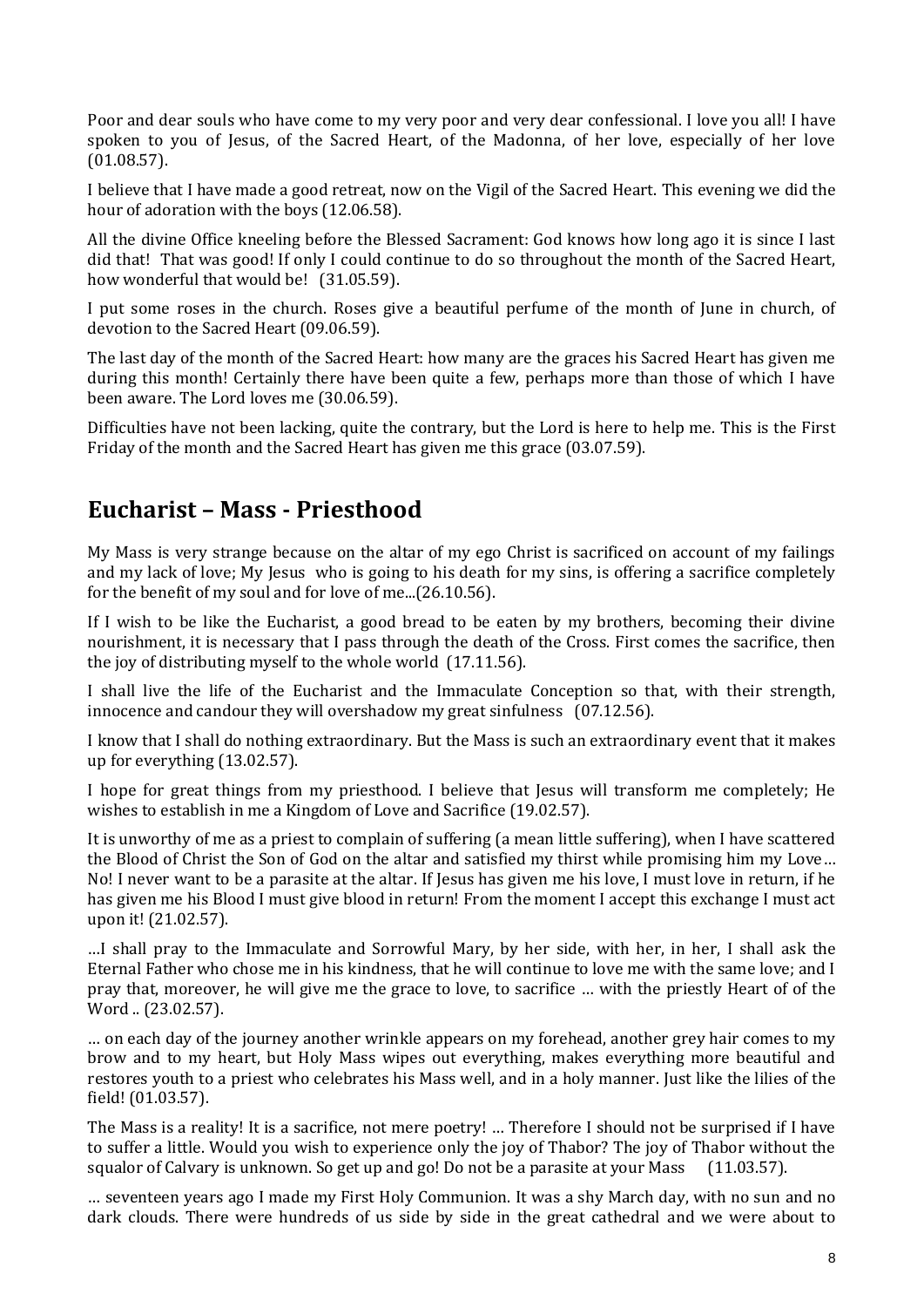receive Jesus in our children's hearts. … how many among those children were chosen as I was to be priests and Missionaries? (14.03.57).

On a little altar, in the silence of the chapel, or in murmuring prayers to God, alongside the lamp and two candles, how many times have I renewed the tremendous mystery of the Crucifixion and Death of my friend Jesus, love of my childhood, strength of my youth (08.05.57).

… The Eucharist is the gift of the suffering of Jesus: we have the Bread because we have Golgotha, we have the Tabernacle because of the Cross, we have the Wine because of the Blood. There is no divine nourishment if there is no pain, it is the winepress which squeezes Grace and Life. All of this is the result of love, the love of God (16.05.57).

His blood, his flesh are there on the altar as a guarantee of Holiness and Love; his Grace is in our souls. My Jesus, my Jesus, I shall never abandon you, never, never (26.05.57).

It is useless to try and understand who Mary is in our life without going before the Tabernacle of Jesus and reciting slowly the Ave Maria, meditating upon the Mysteries of the life of the Lord. We get to know Mary by loving and praying: she is like a treasure which has been sought out for a very long time … (04.06.57).

… my Mass is always a wonderful poem... offering to God my regret for not having been totally fascinated by the suffering of Jesus on Calvary (06.06.57).

Feast of the Visitation of Mary, one of the most important days in my life: I received my Obedience for Laos. I would go there in the name of the Lord. Immaculate Virgin help me! Jesus, Jesus, Jesus, I wish to be one of yours; like Peter, Paul, Barnabas, Luke, John, James, I thank you and I love you! (02.07.57).

This morning I celebrated the Mass of the Stigmatines. I celebrated at that altar where, as a boy, I served hundreds of Masses, Oh God! How much time has passed since then! (25.07.57).

If only I could spend my whole life before the Tabernacle in prayer, only in prayer. If I could celebrate one long holy Mass and thus save all men (02.12.57).

Jesus wishes us to believe in him alone: He wants us to believe that the Mass is not merely a sacred rite, a liturgical function, but a Sacrifice, His Sacrifice, which alone can save the world, (06.01.58).

I trust in God, in the Blessed Sacrament, to whose presence I seemed so closely united this morning. I have everything to hope for from God who loves me. (22.02.58).

… I desire that the Eucharistic Jesus be my nourishment, I desire that his suffering be my suffering and that my suffering share in his, that my will be his and His be mine; I wish that his Love should penetrate me and my little Love be totally His (20.03.58).

… why do I not love Jesus as He should be loved? Why do I not love his Cross? I shall only be a priest by the Cross of Jesus, by sharing in his Mass (26.03. 58).

… I hear from the past the memory of a voice. ... the saintly Eugene used to say to us with weeping in his voice "My sons, there is no such thing as a mediocre priest in the Catholic Church; there is no such thing as a mediocre priest, a mediocre priest is a bad priest" (17.04.58).

This is my priesthood and I find that it is beautiful even without active ministry. What a stupendous ministry it is to celebrate the divine Sacrifice! (24.05.58).

… The Mass of the Holy Spirit. Light, Fire, truth, Love, Freshness, Peace, Rectitude, Clarity, these are the great themes on which I have meditated one by one while Jesus offered himself in my hands and the mystery of the divine Sacrifice was brought about in me and in the Church (25.05.58).

I asked the Heart of Jesus to make me a holy priest, humble, obedient, mortified, totally dedicated to the Will of God (13.06.58).

As we ask the Father for the bread to carry on, let us ask our Mother to show us the way and for a little tenderness for our weakness which sheds tears, which hesitates, which falls (30.05.59).

I have prayed well this morning and today. The whole Breviary on my knees before the Blessed Sacrament. It has been quite a while since I did that! (31.05.59).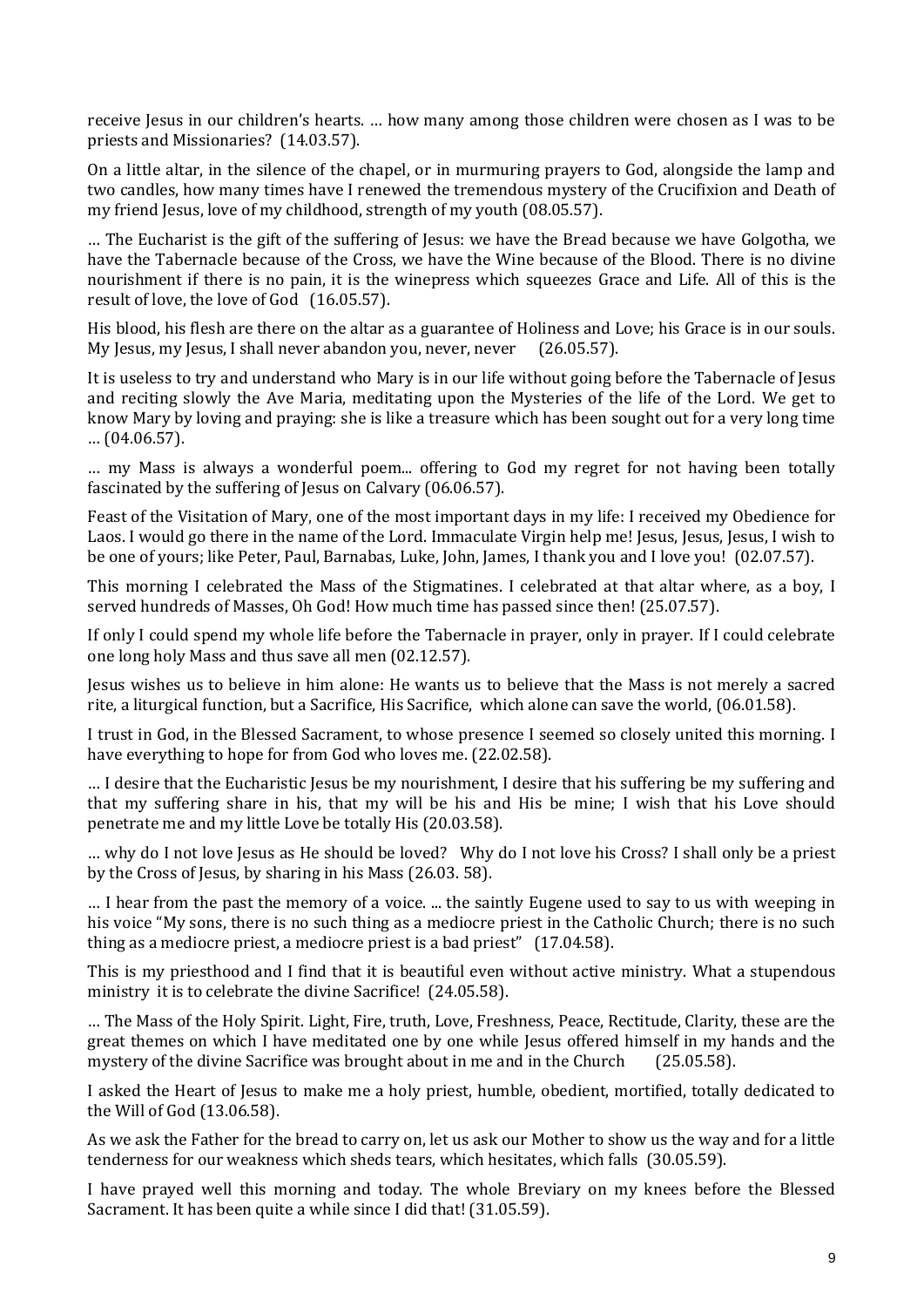Life in the presence of the Eucharistic Jesus is immensely beautiful. I wish to live increasingly like that. I wish to pray for the times when I did not pray, to love for the times when I did not really love. (12.02.60).

## **Faith**

I made the Way of the Cross in the chapel, in the darkest darkness you can imagine; there was only the little flame of the Blessed Sacrament and my little quota of faith and love to lighten the darkness (18.11.56).

I wish to have my faith formed firmly and solidly, otherwise, I shall not be able to be a Martyr; Faith and Love are indispensable (01.02.57).

I am doing a meditation on the Madonna: all too late have I begun to realize that we should meditate on Mary day and night; I am convinced that she loves me in a special way; that she has chosen me not only for the priesthood but for holiness (18.03. 57).

I realize that in order to love it is necessary to have great faith, and to believe it is necessary to have great Love (08.04.57).

My night has only one flame: Faith. I still love to believe (14.06.57).

I have so much faith in God who guides my footsteps and at times makes me understand the gentleness of the situations in which He places me (22.12.57).

Jesus wishes that we believe only in Him: he wants us to believe that the Mass is not merely a sacred rite, a liturgical function, but a Sacrifice, His Sacrifice which alone can save the world (06.01.58).

Why not give infinite thanks for the special love of God for me; He has given me the Faith, He has given me knowledge of his Church? (08.03.58).

… I believe in Christ and in his love; ... Belief in Jesus and in all that the Church teaches me is the one joy of my day. And I believe at every moment of it. (24.05.58).

# **Holiness**

Domenico Savio was a saint at 15 years of age. I too wish to be a saint (14.10.56).

I do not know where Jesus will lead me, but when He sanctifies, he does not lead us by the way we had imagined. … Jesus, when he decided to make me holy, took the whole world around me, with all its defects, and he took me all together … I must love Jesus with my whole life .(03.12.56).

… I must become holy with Jesus who encircles me, that is all; all is quite normal, even my falls and dissipation, I have only to embrace the Cross and start all over again (13.12.56).

… to become a saint, courage is more necessary than time; therefore, in the present circumstances, I must get a move on. I must not let any occasion pass to become holy in the shortest time possible (16.01.57).

… I am convinced that becoming holy here in the scholasticate does not present any great difficulty, to wait until later would be very dangerous (17.01.57).

All of us have the desire to become saints, the means to do so are given to us by Grace; the miracle of Love is never to discouraged (27.01.57).

… if I wish to be a holy priest, I should wish for nothing else because this is the mystery which I have in my hands every day: the mystery of blood, of total immolation (19.02.57).

Mary ... has chosen me not only for priesthood but for holiness. She is the only one who can help me to observe my Rule as her Oblate (18.03.57).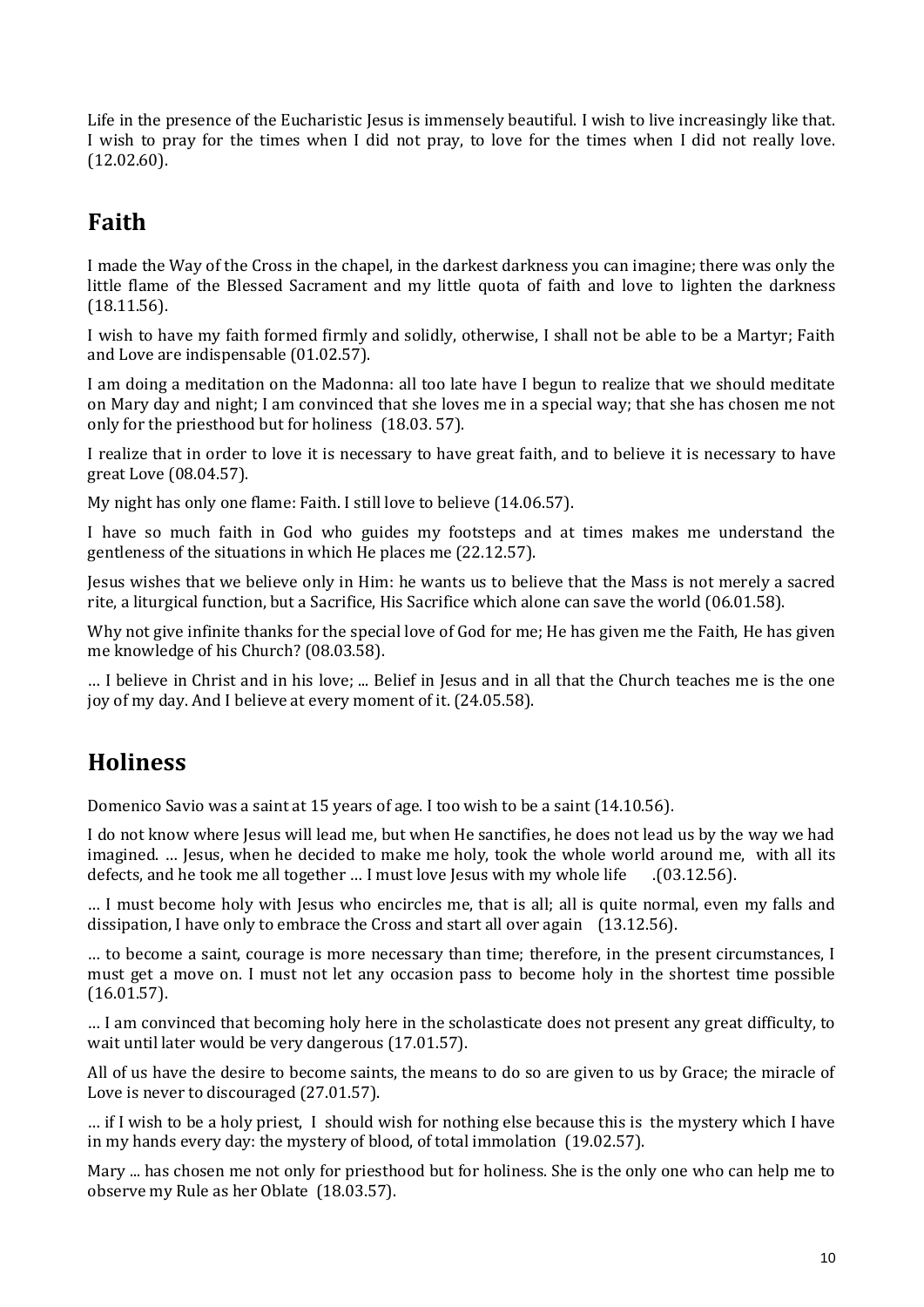I stopped in the darkness of the corridor to think of the dark night, which Jesus, if He wants me to be a saint, will cast upon my soul. What does it mean to be in the dark, all surrounded by blackness? But Jesus is the Light! (29.03.57).

O God how I thirst! How I thirst for holiness, for love, O Jesus! You alone can put an end to this torment. (07.04.57).

I pray that all that is in me may be holy and sanctifying, that in me there may one thing only, Grace, one sentiment only, Love (28.05.57).

… people have spoken to me about Padre Pio: he must be one who really loves souls because souls do suffer; it is useless to become emotional in the presence of saints; they must be imitated (29.07.57).

So many years have passed and I should be a saint by now. Little Saint Teresa of the Child Jesus was a saint at 24 years of age and Saint Elizabeth of the Trinity at more or less the same age (05.12.57).

I keep putting off my sanctification for another day even though I know very well that my salvation will depend on this present moment (16.12. 57).

O Jesus, you who come upon our altars every day, make me holy. I wish to begin tomorrow . (31.12.57).

Any hour is a good time to decide to be a Saint, that is, really a Saint, one of those who love and are loved by God (01.01.58).

Every instant is either a step towards holiness or a step backwards (05.01.58).

I want to live in God. I wish to get down to treading the path of holiness with all my strength; this is the only thing that Laos needs (20.03.58).

I must say that the desire to be holy has not yet been extinguished; Jesus never tires of making his presence felt in many ways (17.04. 58).

Holiness is my heartfelt desire: the priest who is not holy s not a priest; this is something I have written in many ways, in many styles and fashions (26.04.58).

The happy time of wanting to be a Saint has passed; it is now time to be one. Evening falls and if promises are not kept, tomorrow will be darkness, even though the sun may light up the sands of the Mekong (27.08.58).

… Why want to be what we cannot be and which we should not be, when it is so easy to aspire to be what we can and should be? ... what will it matter to the Church if I learn the language in thirteen years, as long as I become saint in ten years time? (26.12.58).

He has called me to this adventure, to become a saint in the midst of the Meo people. (17.01.59).

What really matters is that become a saint at all costs, even though I have the material to become quite the opposite (08.03.59).

… what a joy it is to be holy, to be apostles, to be martyrs on a slow-burning fire! (31.03.59).

Once again I am filled with hope as I begin my climb towards holiness and the Cross, my climb towards the altar which I have loved and sought after (05.04.59).

Feast of the Visitation: I have been called to holiness -- the climb and the effort made to attain holiness shall henceforth be my method of apostolate (02.07.59).

O my God, make me love the Cross and that is sufficient. Make it possible for me to be holy and that is sufficient; even though I am the least of men who hope for such a thing! (07.08.59).

… I like to think that maybe some day I shall succeed in being really a Saint, even though I can see the difficulty in doing so in all its dimensions. Let us see what the future brings!. (12.11.59).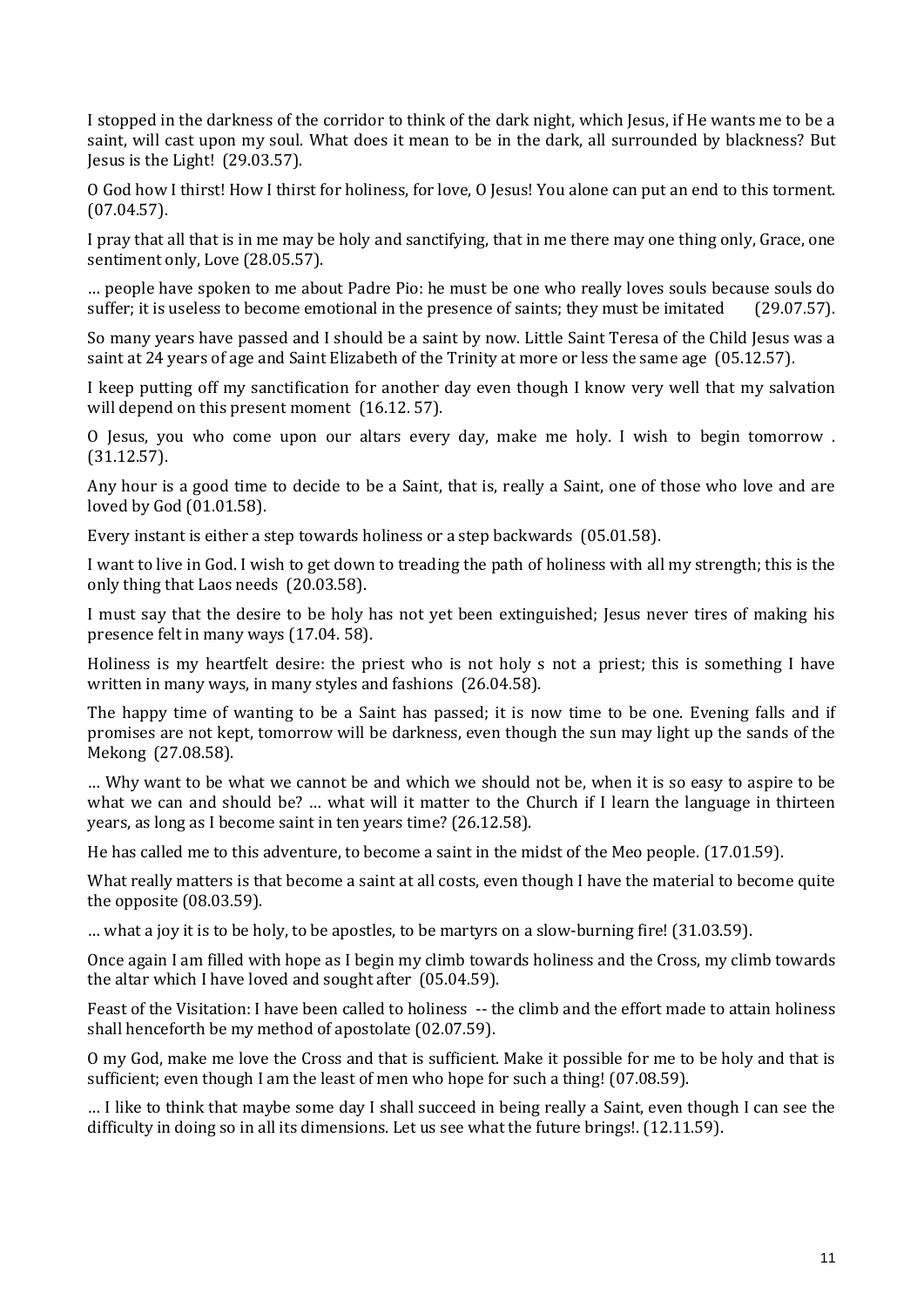# **Hope**

If Jesus rises at every moment in our hearts because we have Light and Hope within us, why should we be overcome by fear of darkness? Every night I shall remember this night, so that the sky may be blue and white as it was today on the sun-washed, joyful mountains (27.03.59).

Indeed the Lord has told me to work joyfully within the darkness of faith; he has taught me to have faith in the sun-burnt furrow and to love it; He has assured me that each one of my tears is a smile of hope, in his vineyard I continue to work and that is all (04.04.59).

Once again I am full of hope as I recommence my ascent towards the holiness of the Cross, my ascent to the altar, the object of my love and of my searching (05.04.59).

I am now here in the little church in the mountains and that is sufficient for me. Hope is all I have to make me happy (27.06.59).

# **Humility**

When speaking of Jesus to children we must be like them, simple and free from al prejudice (04.10.56).

Jesus in the little host in the tabernacle teaches me abandonment, humility, availability, purity, love, how to suffer for my brothers and sisters (11.07.56).

I must become as though I were another Eucharistic Jesus: little, simple, hidden, available to all … (24.07.56).

… Humility is the most beautiful aspect, the first conquest, the recognition of Love (30.07.56).

… the shades of darkness are illuminated by Love from the lighthouse of Humility, through which we become conscious of our own nothingness (31.07.56).

Listening to Jesus when He speaks through the intermediary of men and events is a great act of humility (23.09.56).

... the act of humility involved in asking Jesus for strength means that we have already received our request (13.11.56).

I want humility to be the foundation of everything. I do not wish to censure or reform anybody except myself but I also wish absolutely never to be discouraged even if I have to swim against the tide (19.11.56).

I have recited the Rosario fervently, meditating on the mysteries and asking Jesus in the Eucharist and Mary Immaculate to grant me the grace of LOVE, FAITH, HUMILITY! (26.05.57).

How bitter it is to be humiliated if we do not have the virtue of humility! (11.10.58).

… I prayed to Jesus to make me a holy priest in keeping with the desire of his Sacred Heart ; a humble, obedient, mortified priest, totally dedicated to God's will (13.06.59).

… How many are the things which, at the moment, we fee unable to do! But it is the Lord's will that we should feel thus incapacitated. Who knows if our humility will not bear more fruit than our capability? (10.07.59).

… I am afraid to struggle because I am afraid to be a loser, to be overcome, to be humiliated once again by being a loser (07.08.59).

How beautiful is the Office of Mary's apparition to humble people! (11.02.60).

Humility is necessary when there is a lack of know-how. I have learned that lesson from the observations of others who realize that I lack know-how … (09.03.60).

Jesus in the tabernacle teaches me self abandonment, humility, availability, purity, toleration towards my brothers, through the intermediary of the little host. (11.07.56).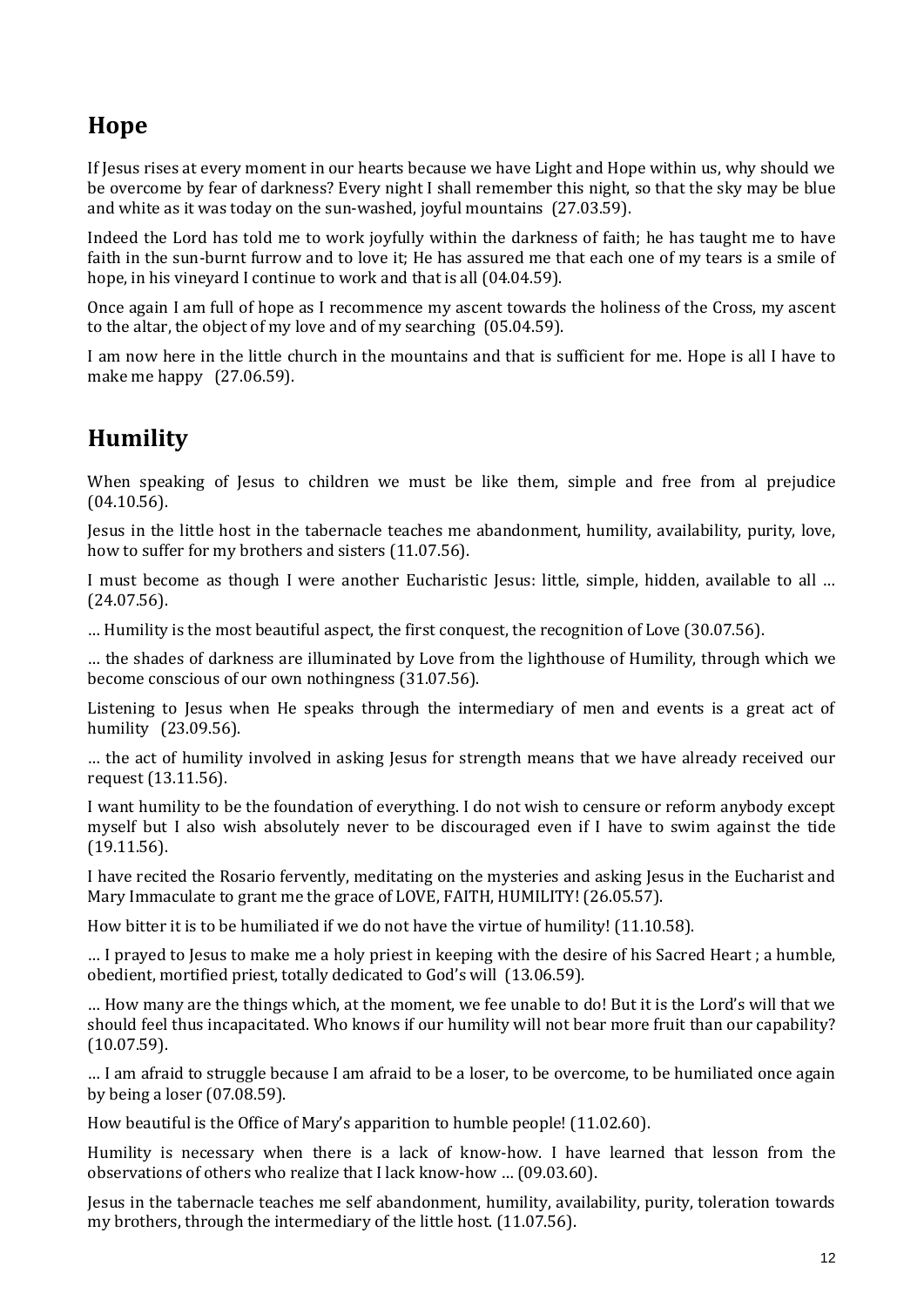# **Joy - Happiness**

This is the diary of a happy man … I repeat the words of Saint Andrew: Ave crux diu desiderata which means that it will be the diary of a very happy man (19.10.56).

… I am totally happy even with my infidelities which I detest but which I love as being so many drops of the blood of Jesus (26.10.56).

I now understand my vocation: to be a happy man in my efforts to be identified with the Crucified Christ (17.11. 56).

I must love him: consequently I must not look elsewhere for happiness; only loving him can be called happiness (25.11.56).

How Jesus is to make me happy in suffering is his business; for me it is sufficient to know that He has promised to do so in the Gospel (07.12.56).

… I had resolved that the only happiness of my little life would be to Love… To be happy and to love it is necessary to conquer one's self; clearly to do so one cannot rely on one's own strength, it is necessary above all to have recourse to Grace (08.01.57).

# **Love of God**

As I pass close to Jesus in the chapel, I remember to genuflect in the corridor and to pray fervently. Looking from outside, I see through glass and curtains, the lamp which keeps vigil before the Blessed Sacrament, and that has a certain effect on me. (01.10.56).

When speaking of Jesus to children, we have to be like them, simple and with minds devoid of all prejudice. (04.10.56).

My wish and hope is that, in the darkest and foulest area of my day, the love of Jesus should shine forth. (11.10.56).

But I shall "search for him in every moment of my life" and I wish for no suffering other than the pain and the joy of this painful and beatifying search (15.10.56).

Then I know that there are persons called Jesus and Mary, who are for me the one great object of my love. (21.10.56).

Love for Jesus must be most sublime if even a tiny part of that love, even a breath of it, must be purified by fire and blood in the eyes of God… Jesus does not want me, what He wants is my love. (02.11.56).

Jesus has made it possible for us to love him, not only in his Grace or in the tabernacle, but in everything around us and that happens to us. He permeates the whole of my life: He is love which makes himself loved always and everywhere. He never absents himself. (03.12.56).

Everything in me and outside of me is occupied by Jesus, there is no place for me except in him. I am in Jesus with my little love and with my great faults (04.12.56).

Thus my life is spent as though it were the greatest story in the world, because it is a story of Love, of Love with a capital letter. (06.01.57).

If Jesus has given me love I must return that love, if he has given his Blood, I must return that Blood! By accepting that exchange, I must give it. (21.02. 57).

You alone, O Jesus, know how long we would last in this world if you were not with us; all our movements would be in vain. What I want is to be identified with you, O Jesus, that you love with my heart, that I love with yours, that you speak with my tongue, O Jesus, that I speak with yours, that you think with my mind, that you bless with my hands, that you walk with my feet, that you suffer in my limbs. (21.05.57).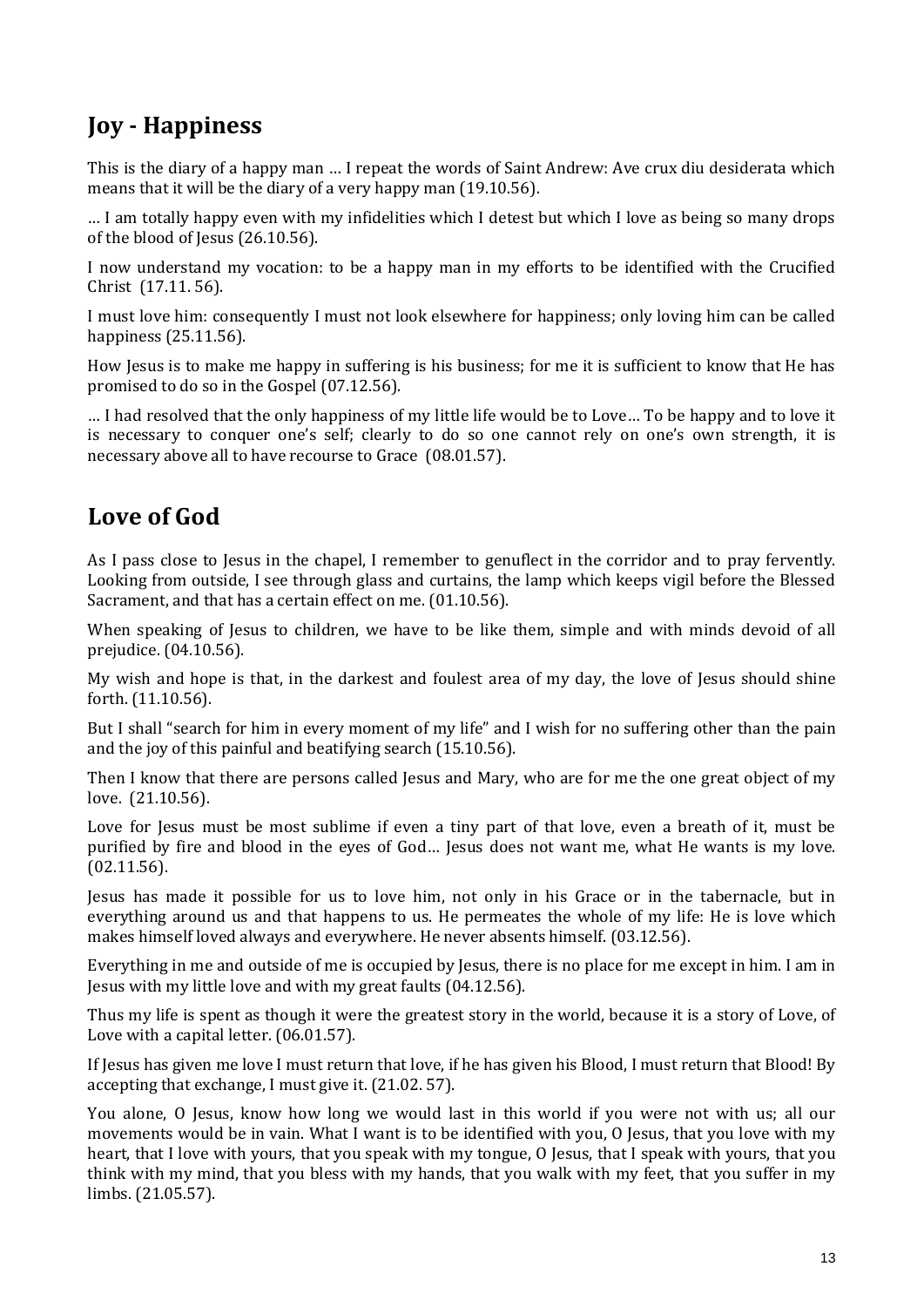…a good way to become saints: to love Jesus, and Jesus in our brothers, to love doing his will, to pray and receive Communion in which the soul, by being nourished with Jesus, learns to love as He did. (02.06.57).

How beautiful it is to pause and think about the perfection of God in his nature, in his attributes: the greatness and beauty of his works, especially in Creation and in the Incarnation. God is Love! (02.12.57).

Why is it that Love can be taught only by one who lives Love and who is Love, even if he does not say a word, because he does not teach but communicates? (20.03.58).

I shall not tire of following Jesus because He comes after me with his Grace, which is Love, which is the Source, which is life. (14.07.58).

I believe in You… I love you more than any person worthy of love, because you are Love, the Source, the Life. (10.09.58).

Why should I not be infinitely thankful for the very special love of God for me? He has given me the Faith, He has made me know the Church. O my God how great is your love for me! What have I done to merit such love (08.03.59).

Jesus: He is the only one in whom we can continue to hope! … Only the name of Jesus can continue to do something with us and for us. How great will be our joy when we shall love him forever! (03.01.60).

Our love for Jesus must be enthusiastic or not at all. That can be wearisome for our ego which must be crushed underfoot. …. at every moment of the day (29.03.60).

## **Love for our neighbour**

Brothers throughout the world, you who carry the great Jesus in your hearts, lend me your Jesus so that my faith may be great and great may be my love and my Victory. I would like to embrace you all.

In the world there is too much sorrow caused by the egoism of men. I wish to give everything to my brothers, even my suffering and in that way to be the friend and comforter of all. (12.11.56).

I am ashamed to have been so many times to receive the Sacrament of Penance and be still intolerant. Indeed all that is harmful to me is my own (16.11.56).

To love is to do at every instant what Jesus would do; this is a thought which came to my mind quite often today and frequently that is what I have done; I am very pleased.(25.11. 56).

Besides, it is only by loving that we get to know Love…. Jesus who lives in my spirit can more easily love the Jesus who lives in my brothers, because the two are identical. (03.12.56).

Of course, you, my brothers, know that your sorrows are my sorrows, your joys are my joys, your love is a little of my love... I wish to take upon my shoulders, all your faults, all your evils, and thus to love you, to love your Jesus… (04.12.56).

… to help my brothers in everything and as much as possible, renouncing myself and what is mine as much as possible… (07.12.56).

I have learned something wonderful in these days: in order to love my brothers, in order to give witness of my love to them, I must begin with my own thoughts: thoughts, words, deeds (03.01.57).

I have come to realize that in order to be available to my brothers and to help Jesus in them, is possible only if we do not calculate our own time; our time belongs to God (09.04.57).

God has loved us so much that He gave his own Son for us; the only way we can repay Him is by loving our brothers, by loving Jesus in our brothers (04.06.57).

I am becoming accustomed to seeing Jesus in every person who needs my attention: from the little child whose ear is painful to the old man who is passing away. In that way my day is not frittered away in solitude and Jesus is loved in these my brothers who are so poor (28.06.58).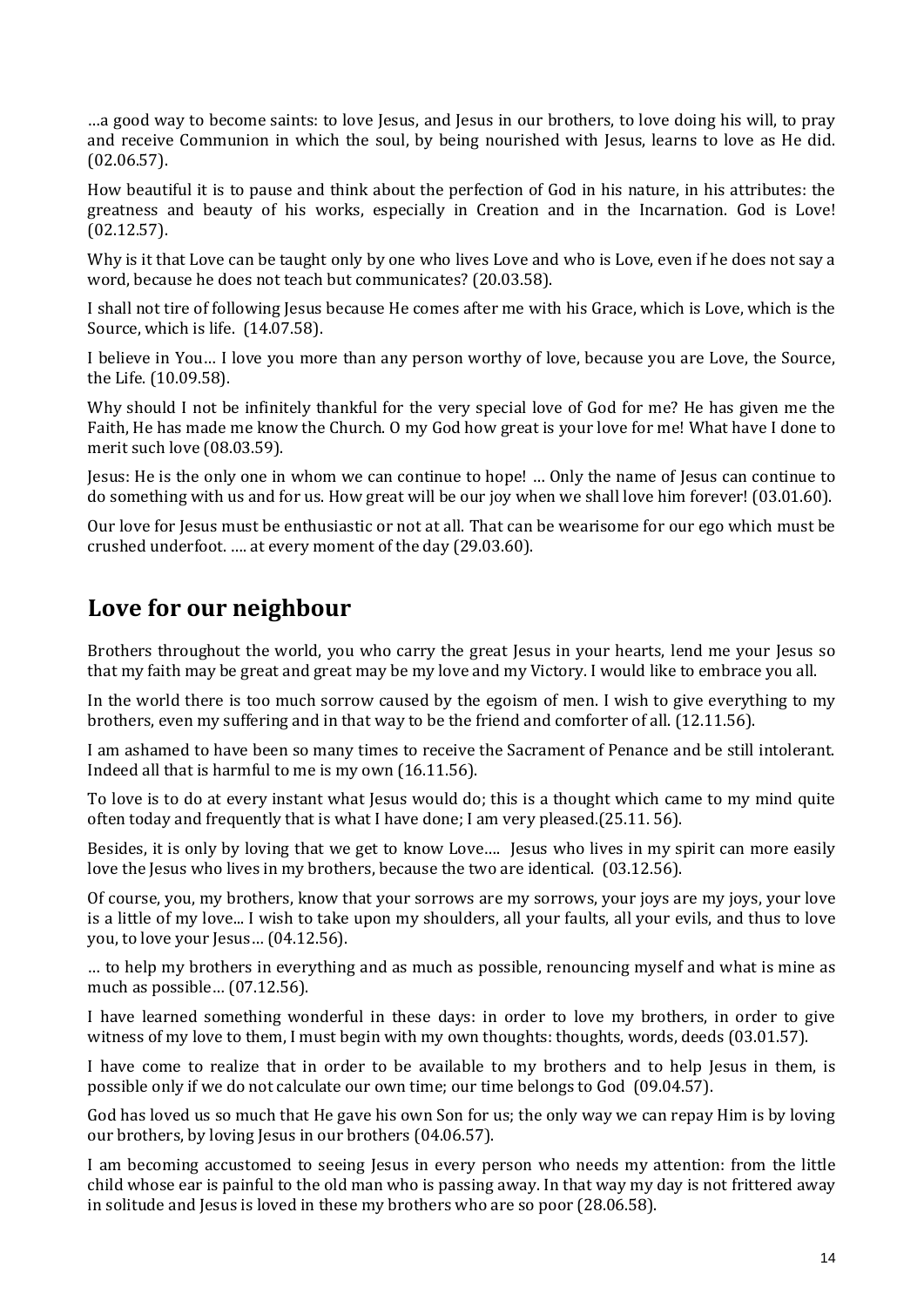… for Love there are no strangers, there are only brothers, to be loved, to be received as a gift, to be received dressed as they are in the royal cloak of their poverty (25.12.58).

… Saint Mario, Martyr! Martyr for what? Perhaps for the love of God alone and charity towards his neighbour. I keep thinking how I too could be a martyr of charity, but could I reach that point … just think that from morning till evening I must be at the service of others (19.01.60).

Oh, if only I could be available to everyone who comes to see me as one would await a loved one! (29.03.60).

As each one arrives at my door, I say from the bottom of my heart: "O Jesus, I love you in this brother of mine, through his suffering I ask you to forgive my sins" (30.03.60).

## **Martyrdom**

Perhaps one day I shall be like you, drowned in tears and blood for the love of Christ, and you, brothers throughout the world, who carry the great Jesus in your heart, you will lend your Jesus to me so that my faith may be great and that great may be my love and my victory. I wish to embrace all of you, one by one, dear brothers of sorrow and of the resurrection! (04.11.56).

I know very well what it means to die, I know it is painful to die, but if from death comes Life, I shall die every day, from dawn to sunset (20.11.56).

Since martyrs are innocent, if I wish to be innocent I must be a martyr (28.12.56).

It is right that we should suffer something for the love of Jesus, even we from the rearguard, until such time as we are called upon to bear the suffering of the front line of battle (05.01.57).

The martyrs! Agnes, a young girl whom I have never met... she could be the model of my martyrdom … (21.01.57).

At times I become overwhelmed by sorrow as I think of what I shall have to suffer, since I believe that it is for this Jesus has chosen me. The Christ who has chosen me is the same who has given the Life and the Strength to the martyrs and virgins; they were human as I am, made up of nothingness and weakness. I too have been chosen for martyrdom (19.02.57).

Even if I do not succeed in doing anything in the apostolate I shall be like the seed thrown in the ground to decay, to be trodden on by everybody … I feel that it will be that way, but as from this moment I offer my sacrifice (15.06.57).

…Oh martyrs of self-love, wherever you may be! The tragedy is that I feel more inclined to make a martyr of Love than to become a Martyr of Love (15.07.58).

Today is the Feast of the Most Precious Blood. The Breviary says this: "You have not yet fought unto shedding your blood to counteract sin" (01.07.59).

#### **Mary Immaculate - Sorrowful Mother**

… I am increasingly fascinated by Mary, especially by her silence, her Faith, her humility, the natural way in which she practiced the virtues, her goodness, her purity (10.10.56).

This morning, since it was the Feast of the Motherhood of Mary, during meditation I wrote that I wish to live in Mary as Jesus did and to be carried by her wherever she wished. Therefore I try to imitate her silence<sub>m</sub> (11.10.56).

… in saying the Rosary, the ten Ave Maria are in line with those very simple words of the Pater Noster: *Fiat voluntas tua* …(16.11.56).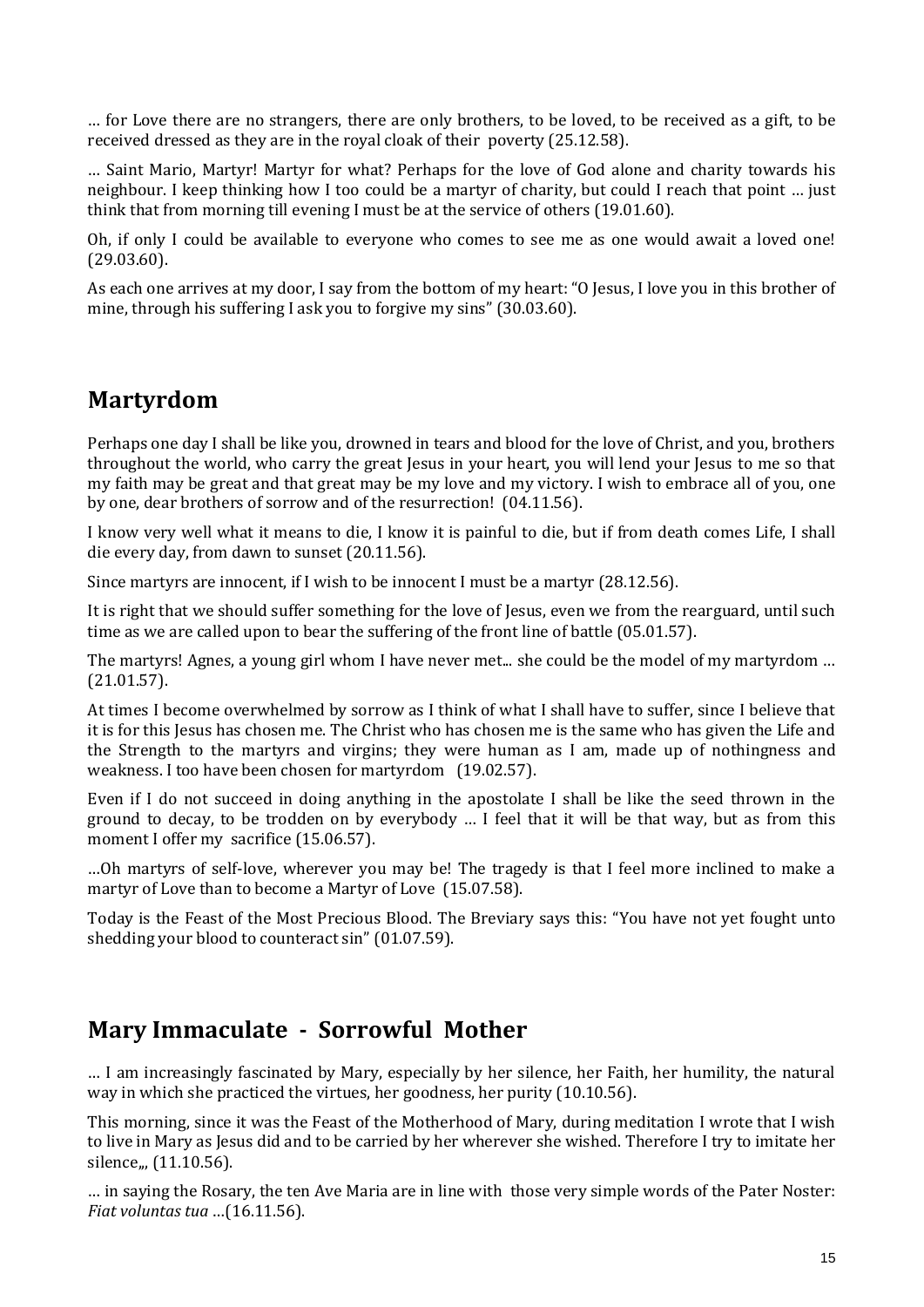… I felt displeasure in finding in every Ave Maria the word "sinners" as the only definition of us, her children; I could understand saying it once or twice alright, but fifty times "pray for us sinners" (23.11.56).

Tomorrow is the Feast of the Immaculate, before Communion I shall offer to Jesus, King of love, all the prayers which people say for me and I shall offer all my sufferings for the most abandoned souls (07.12.56).

The one thing which the Immaculate taught me today is that Jesus wishes to enter every heart, to find his way into every house, even the most abandoned, to triumph in every world, even the most distant, but he wishes to be brought by hands that are undefiled (08.12.56).

… I have decided to increase my recitation of the beautiful invocation: Jesus, Mary, I love you, save souls" (12.12.56).

Today I recited what was one of the most beautiful Rosaries of my life: I meditated on Jesus in the Garden, scourged, crowned with thorns, crucified, as seen through the eyes of Mary while the Angel announced to her *Ave Maria, gratia plena* ( Hail Mary full of grace) Yesterday evening, however, I fell asleep before finishing the Rosary; which happens every so often; following the advice of Bernadette, I fell asleep murmuring mamma, mamma (04.01.57).

It is Mary Immaculate who brings Christ to birth for mankind; we in our priesthood have become like her, bearers of Christ to the world, and we must imitate her innocence and all that is pure in her soul (11.02.57).

Mary Immaculate will make my soul similar to her own, so that the Heart of her Son Jesus may rest there more at ease. The Immaculate and sorrowful Mother, that woman who never sinned in her life, will extinguish in me the least offence to Jesus, so that my hands may be, like hers, worthy of Christ (19.02.57).

It is a great responsibility to share in the work of the Redemption: but there is reason to feel more at ease and safe in the presence of Mary; Immaculate and Sorrowful she has offered and suffered more… (21.02.57).

O Sweet Queen and Mother, who brought me to birth for Jesus and taught me to love him, tell me what I must do: what is the will of your Divine Son for me, and what is your will, O Queen of the Missions? (22.02.57).

… I have taken the resolution not to accept in my mind any thought which could not be that of Mary. I desire to think and work not with Mary, but like Mary (20.03.57).

On finding myself in the presence of Jesus in the Eucharist and of Mary's purity, I am fully conscious of my own insignificance … (04.06.57).

Feast of the Our Lady of Sorrows: A person who is suffering must be understood and loved; If that person happens to be called Mary; let us pause, let us contemplate, let us think of her who has suffered immensely for us and let us resolve to suffer along with her. When I think of the Sorrowful Mary I cannot help thinking about the "sweet" soul of Mary pierced by a sword. I have visited the Shrine Our Lady of Sorrows in Cuceglio, there above on the hillside, outlined against the blue and the clouds of the Sky. I believe Mary was expecting me to do so.… (12.04.57).

… it is the Feast of Our Lady Mediatrix of all Graces. Grace is given to us by Jesus but it passes through Mary's hands (14.05.57).

The intimate life of God in our souls through Grace is wonderful. It is nourished, guarded with special maternal affection by Mary Immaculate (26.05.57).

With each Ave Maria I feel that I love Mary more. (06.06.57).

Oh Virgin Mother, I am in your Heart more than in your hands. (09.06.57).

Dear Mary most Sorrowful, here on this hillside we meet again, we shall meet again on the highways of the world. I shall find you again and you shall be my strength and courage for the journey as you have been this evening: a real spring of fresh water (1706.57).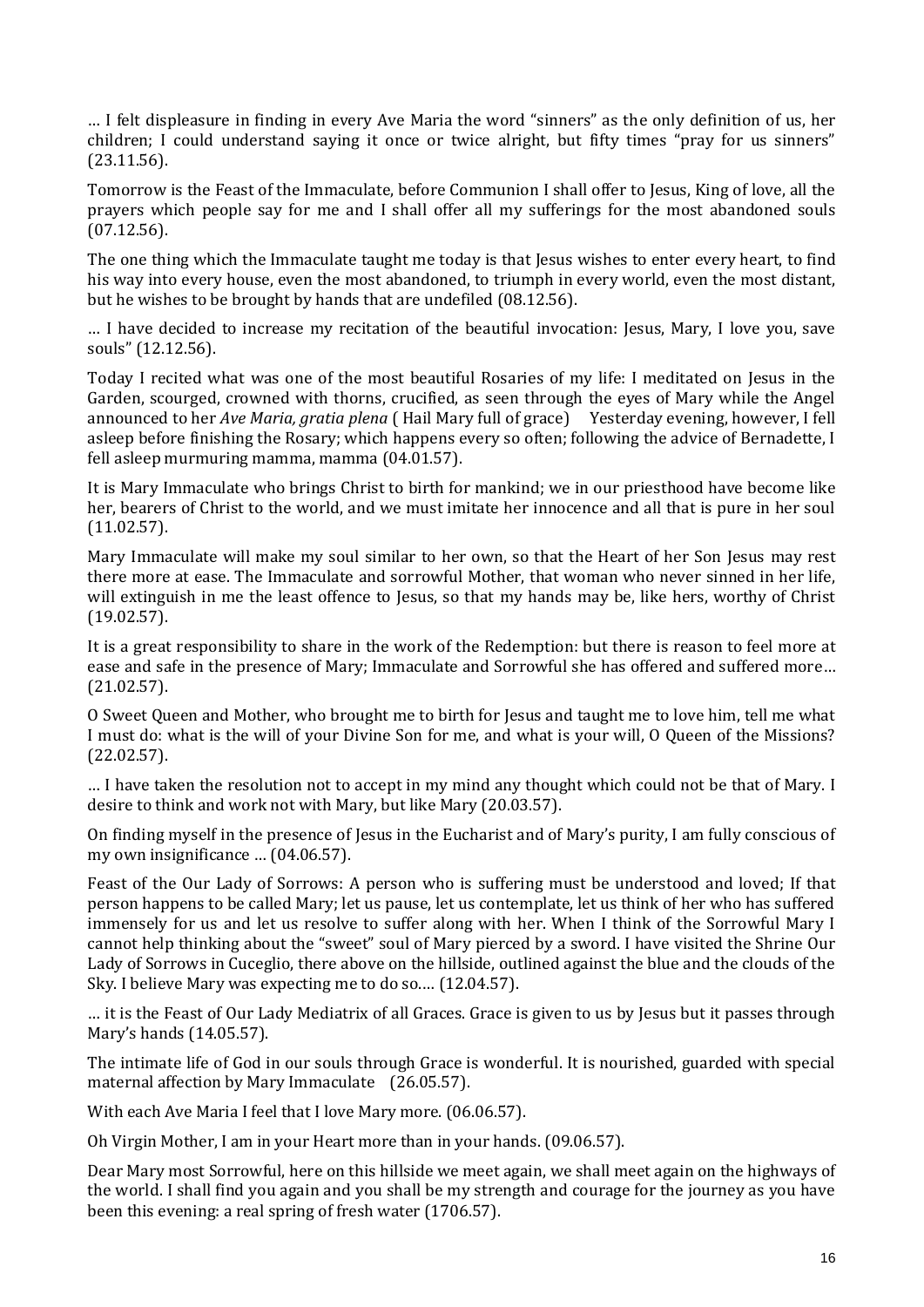… Mary is the Mother of all that is Love (14.07.57).

Mary has shown her love for me today. It was a beautiful day: all was blue beyond the green of the cypress and larch trees of the woods, the lake of Serraio was beautiful. I am a little tired but it was beautiful to have been with Mary (28.07.57).

… without a great devotion to the Virgin Mary, to her who, silently, humbly and in Faith, chased away the Head of evil, life here in the Mission would be impossible: I mean the life of a missionary who really wanted to be a missionary (06.01.58).

… Jesus has remained in the Blessed Sacrament, but Mary has not remained; it is up to us to have the heart of her who gave birth to Jesus in the world; we are left with her virtue and the perfume of her purity, the strength of her humility, her constancy in sorrow, her fidelity to the will of God (20.03.58).

The Virgin of Sorrows never abandons those who suffer, because she is particularly interested in anything to do with suffering (21.03.58).

The most beautiful image of the Annunciation: a mountain covered with snow cast down from heaven; the whiteness of the snow; the Virgin Mary, the blue of the sky, the Angel. Here in Laos there is nothing like that, and nevertheless it is the Feast of the Annunciation (25.03.58).

Oh Sorrowful Virgin, all that I wish for is that you be my Mother: and I want to be holy; otherwise I am only fooling myself (26.03.58).

...the month of May has already begun, the month of Mary. It is the month in which we all pray and in which the Immaculate Virgin gives us oceans of grace (01.05.58).

It is terrible that I keep waiting for another tomorrow to be a little better, at least a little. Nevertheless I know that Mary expects great things in keeping with her Immaculate Heart, on the path of virtue. But it is I who have to move forward, although the Virgin Mary must give me the strength to do so (24.06.58)

May the Holy Virgin be my companion since she has brought me thus far. For Mary there is no dense forest; all is in her Heart. There are difficulties everywhere and it is possible for us to become saints everywhere (15.07. 58).

The Feast of the Sorrows of the Blessed Virgin. I have just returned from Nong Hieng singing "La Fragoletta, on my way in the forest, without any nostalgia for youth or the mountain tops. In my heart I was fascinated by the Sorrowful Virgin; by my Mass celebrated in union with her sorrow in all the poverty of the little church in Nong Hieng (15.09.58).

… today was the feast of the Immaculate. I hope to find Mary Immaculate in these mountains, since often she has chosen the mountains as the place preferred for her apparitions (08.12.58).

On this cold day, receive O Mary, our sufferings, our misery, we who are slaves of our own weakness (17.01.59).

As we ask our Father for bread for the journey, we ask Mary to show us the way, and for some tenderness to alleviate our weakness … (30.05.59).

The Feast of Mary our Mother and Queen: No feast of Mary passes in vain. A visit to the Madonna and a special Grace for my soul (31.05.59).

Mary of Sorrows, we are fortunate to have a Mother of Sorrows, not because this day is a sorrowful day ... but because we are in this valley of tears, and part of it stretches as far as Na Vang (15.09.59).

Something tells me that I should throw myself into the arms of the Virgin Mary, my Mother … We have reached an island, the Virgin Mary, that is sufficient. (11.11.59).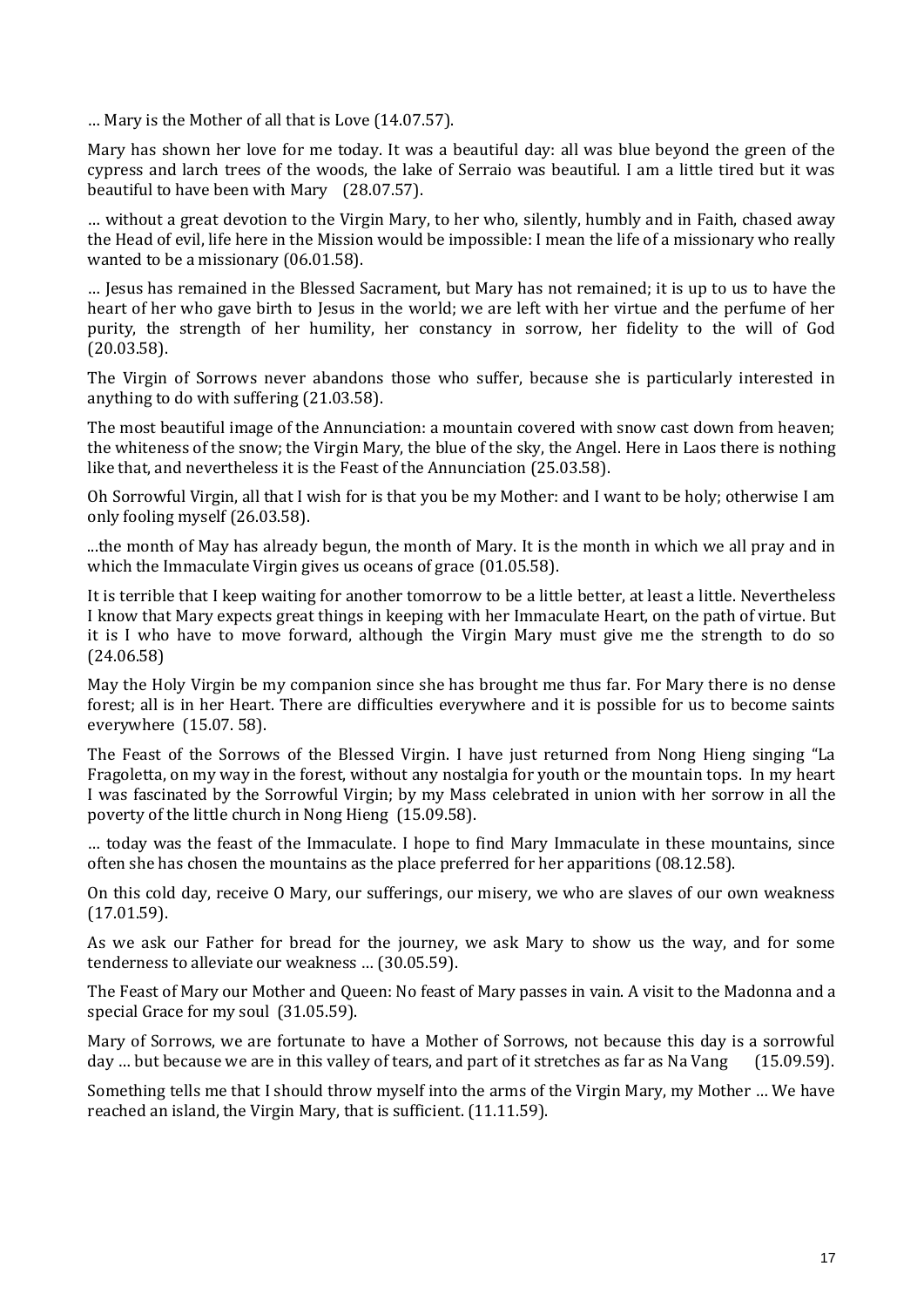# **Mission**

Before leaving for a difficult mission, one should give a firm and sincere handshake to Christ the King. … today, even my feet were those of a genuine missionary, sore, painful, aching after much walking in search of souls (21.10.56).

… I find the figures of the Apostles immensely pleasing … men who, once they had seen Christ, never forgot and so they went to preach his word of love in every land: men with their own frailties but tormented, impassioned by the Cross, by the Suffering of Him who died for our salvation (30.11.56).

… Well then! I shall be truly a missionary! But, my goodness! What shall I do in Laos? Who will help me to put up with so much work, with so many problems? Virgin Mary, help me (13.07.57).

The missionary must go ahead, but his "going ahead" is an ongoing struggle to disentangle himself from all that could hold him back; it is a permanent exile from what belongs to earth or heaven. The missionary, as it were, must leave when his mother is not looking, when home comforts no longer interest him (16.07.57).

Every step made by the missionary is a step for the feet of God upon this earth (31.10.57).

The real torment for the missionary is not that his mother is faraway, nor is it the great number of infidels to be converted, but his fear of not doing the will of God joyfully and peacefully (09.12.57).

… I too am like the Apostles, I feel as one sent to the farthest corners of the earth; as one of those built on the cornerstone which is Christ. (21.12.57).

I would like to become a contemplative while remaining on the Missions; who knows what would be the effect of a contemplative missionary? (29.4.58).

… if ever there was a life for which I was not intended, it is that of a missionary. However, the Lord has willed that I be here, nothing else but that I be here in solitude. He knows why, and what I must do. (21.02.59).

These moments of calm are necessary in our missionary life, in order to feel God, in order to see more clearly within ourselves (12.06.59).

## **Prayer**

Saint Teresa has taught me that I must make a special effort in prayer, even in the recitation of vocal prayer if it is to be done properly, in matters of self-renunciation: the latter in a special way opens the road to contemplation. (15.11.56).

… "Oh Jesus ... for all those who have entrusted themselves to my prayer, and for whom I am obliged to pray …" (30.11. 56).

I must be more fervent in my personal prayer because nobody can help me in this (07.12.56).

I like to pray especially at night because it is a good way to spend the hours of sleep beneficially; besides it is dark and the dark, if not gracious, is always beautiful (08.12.56).

I would like to pray as I write and to write as I pray (12.12.56).

Prayer is necessary, because in prayer I can discover where Jesus lives and his Heart; in prayer, Jesus finds a light in me which he can place on a lamp stand. (6.1.57).

It is beautiful to pray even when I have nothing to say to Jesus: because if I am not distracted, He speaks. (21.02.57).

Willingly I pray to Mary, reciting the Rosary in the presence of the Blessed Sacrament and meditating on the mysteries (22.02.57).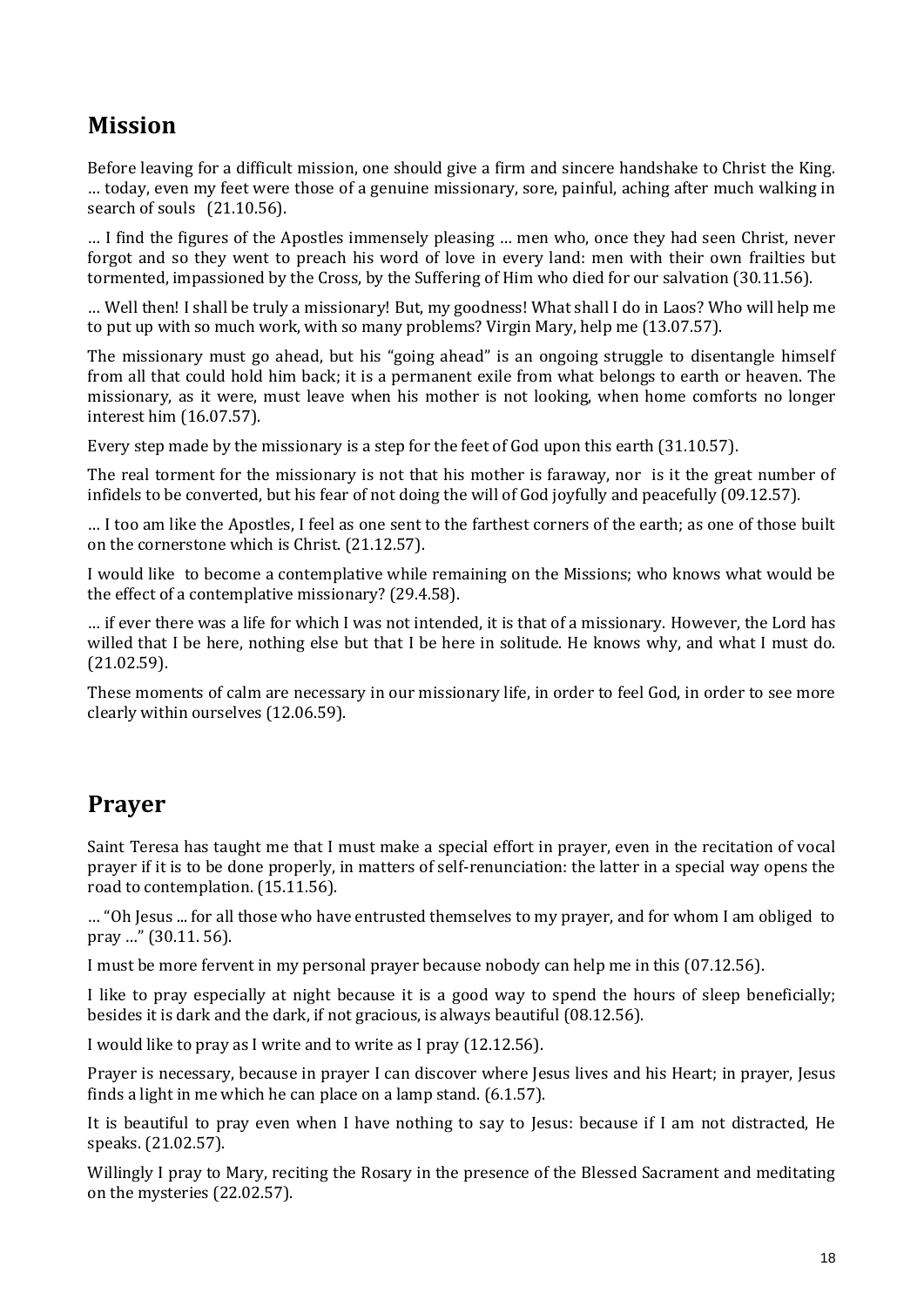… this morning I thought of asking Jesus Christ for the grace of martyrdom, of an apostolate like that Saint Francis Xavier; instead I asked that I may observe perfectly the Rules of the Missionary Oblates of Mary Immaculate (25.02.57).

… I must and I wish to pray with faith and love … (270.2.57).

How many hours of my life will I spend on this breviary? I do not know. Do I pray well? I do not know. How much grace, how much love shall I pour on souls with this praise of God? (15.03.57).

To pray is to talk with God, but trustingly, animated with a spirit of penance and docility to his grace. That is how Saint Joseph must have prayed. (19.03.57).

… I have prayed Jesus for my priesthood, because my priesthood is completely his and therefore it has to be holy (18.04.57).

To pray, Oh Lord, to pray for those who do not pray, to pray for when I do not pray! (19.04.57).

… I pray in order to avoid the danger of passing by the Light without receiving even a ray of it which I can carry to others, of passing by the fire without taking advantage of the heat for our icy path among men…(28.05.57).

What a stupendous act it is to celebrate the divine Sacrifice, to recite the divine Office, the Rosary, to pray, to suffer for souls and for all the priests who are struggling, hoping, believing (24.05.58).

In the evening, I prayed calmly for devotion, even though I had a little fever and some flu symptoms, "Do not be afraid" said Jesus and I felt very calm (24.02.59).

It is Holy Thursday. I wish to pray, I wish to belong wholly to God; I feel a longing for good, I feel that Jesus, who has suffered so much for me, can make me a saint, if only I wish that it be so (26.03.59).

… In my prayer I do not ask Jesus for joy, I do not ask for strength, only that I may love him as the saints and martyrs did (01.04.59).

I pray that my tiredness may be my strength. I do not think of the tomorrow which Jesus may give me but of the moment He gives me now and which I wish to live in a holy way, doing his will. (10.6.59).

… I pray very little, that must be put in writing. I no longer know how to remain on my knees, that I must confess. Life must be lived at a fast pace and thus everything is done in a hurry, even prayer … (21.01.60).

I wish to pray for those times when I did not pray, to love for those times when I did not really love (12.02.60).

It is necessary to pray, because in prayer we find Jesus' letterbox and the way to his Heart; it is in prayer that Jesus finds a light to be put on the candelabra. (06.01.57).

… I prayed to Jesus for my priesthood, because my priesthood is completely His and it must be holy (18.04.57).

My Mother in heaven give me strength, give me strength O Queen of Martyrs, give me the strength of Christ's Passion, give me the strength of the Cross of the living God; give me the strength of the Virgin Martyrs, give me the strength of the Holy Confessors, give me strength O Venerated Founder on this your Feast Day … (25.01. 59).

Now it is not a question of meditating, nor even of writing about my meditation, but simply of living it (30.05.59).

This morning again, having got up at half-past-four, office and meditation after a fashion... in the quiet darkness of the morning, while the village is still asleep; there is not a sound, one can pray in the morning; one can offer to God the peace of this short break in the morning, one can offer oneself to the Lord, an offering for peace in the brief passing of the day. One can pray and that is enough. One can love for those hours when we think we do not have time to pray and we do not remember to love… (06.02.60).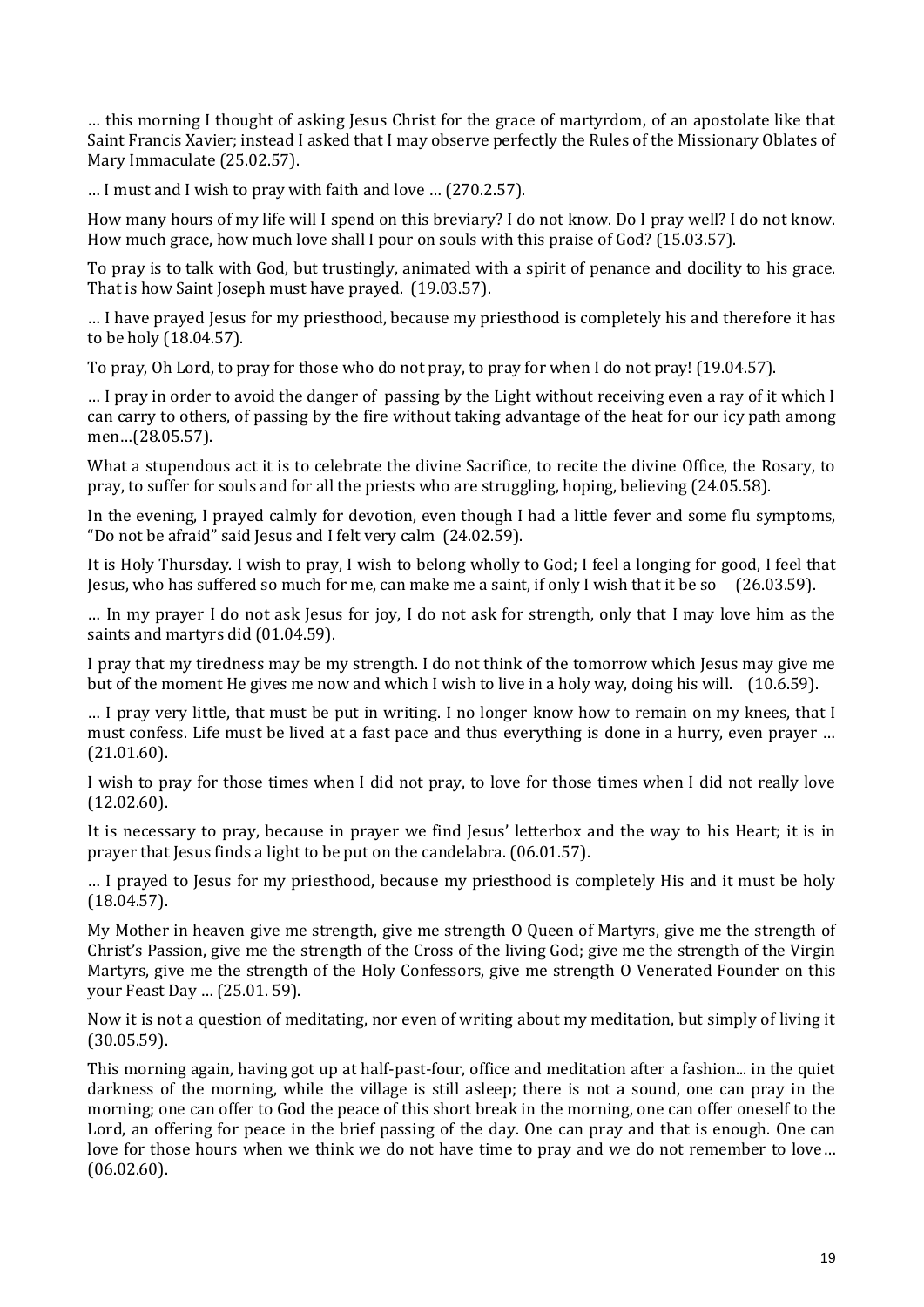## **Prayers - collection of…**

"Mother of God, you who have such great power in heaven, today I come to offer you my life. I beg of you to cast a glance at me as I kneel at your feet. I ask you to stretch out your hands and help me, body and soul. When the moment shall have come for me to leave this life, lead me, O Mother, into the Kingdom of glory and grant that I shall be happy in seeing you. Thus I shall sing a hymn of eternal praise. Amen ".

"Jesus I did not think of you this morning but all I have done was done for you; I did not address invocations to you; but anything that was bad for me was mine. I am with you, beloved Jesus, even if you have left me elsewhere" (06.07.56).

"All that is hurtful to me is mine. O Jesus I believe that I have been with you in every sorrow and in every joy. Love of Jesus does not diminish but refines our sensitivity because it forms a heart that beats for all and for everybody" (07.07.56).

"Our fatigue gives us a right to receive from you, O Jesus, the strength to carry on – Has this been another of your days, O Jesus, or of mine? You have given it to me and it is right that I should give it back to you. Now I ask pardon for all my wickedness" (08.07.56).

"The joy of suffering for love of you, O Jesus is at nobody's expense. I believe I have loved you in my brothers. It is in love that the work of Redemption is brought about, in forgetting one's self" (09.07.56).

"At least I have not done great things for your Kingdom, O Lord. I have not loved you and my guilt is my suffering at this time. Make me live in your love and make me know your will" (10.07.56).

"… now, O Jesus, that you have given me the grace to love you by my suffering, teach me a way that is practical and efficacious to love my brothers" (11.07.56).

"... I no longer wish to suffer for love of you. I have asked you for Strength; you gave it to me but I was unwilling to receive it" (13.07.56).

"… I have come to realize that in order to feel your love I need some natural ingredients. But now what are you doing? You have hidden yourself. I believe that. Nevertheless, I love you so much! Thus I have become more like you, abandoned on the Cross" (14.07.56).

"O my Blessed Jesus, certainly this morning I did not feel that I loved you, but now I declare all my love for you in words and that is your doing through your grace" (15.07.56).

"O Jesus, I wish to be with you even though my way of thinking is very different from yours. Come close to me and drag me towards your love and to your will " (20.07.56).

"I feel so tired, O Jesus, and I am far from well but I love you just the same; I offer you this little suffering for souls. You wish for more from me and I ask you for the strength to give it to you: but I love you just the same" (23.07.56).

"O Virgin Mary, accept this abandoned Jesus in your arms and give him warmth, nourish him, love him for is he not your Son?" (10.10.56).

"How much suffering still remains, O Lord? It is you alone who knows and for me *fiat voluntas tua* (thy will be done) is true in any moment of life" (17.11.56).

"O Jesus ... for all those who have entrusted themselves to my prayers, for whom I have the duty to pray "(30.11.56).

"O Jesus, be born in this country of unhappiness, at least for Christmas! I and the Holy Virgin are lovingly preparing in joy and peace" (1°.12.56).

"O Jesus how great is the suffering still in the world on this (Christmas) night. Speak to us, Jesus and do not leave us with the mysterious, O Infant! Such cold! Such hunger! So many wounds and so much blood! And why have we not received you? What a night of love, but there is so much darkness!" 24.12.56).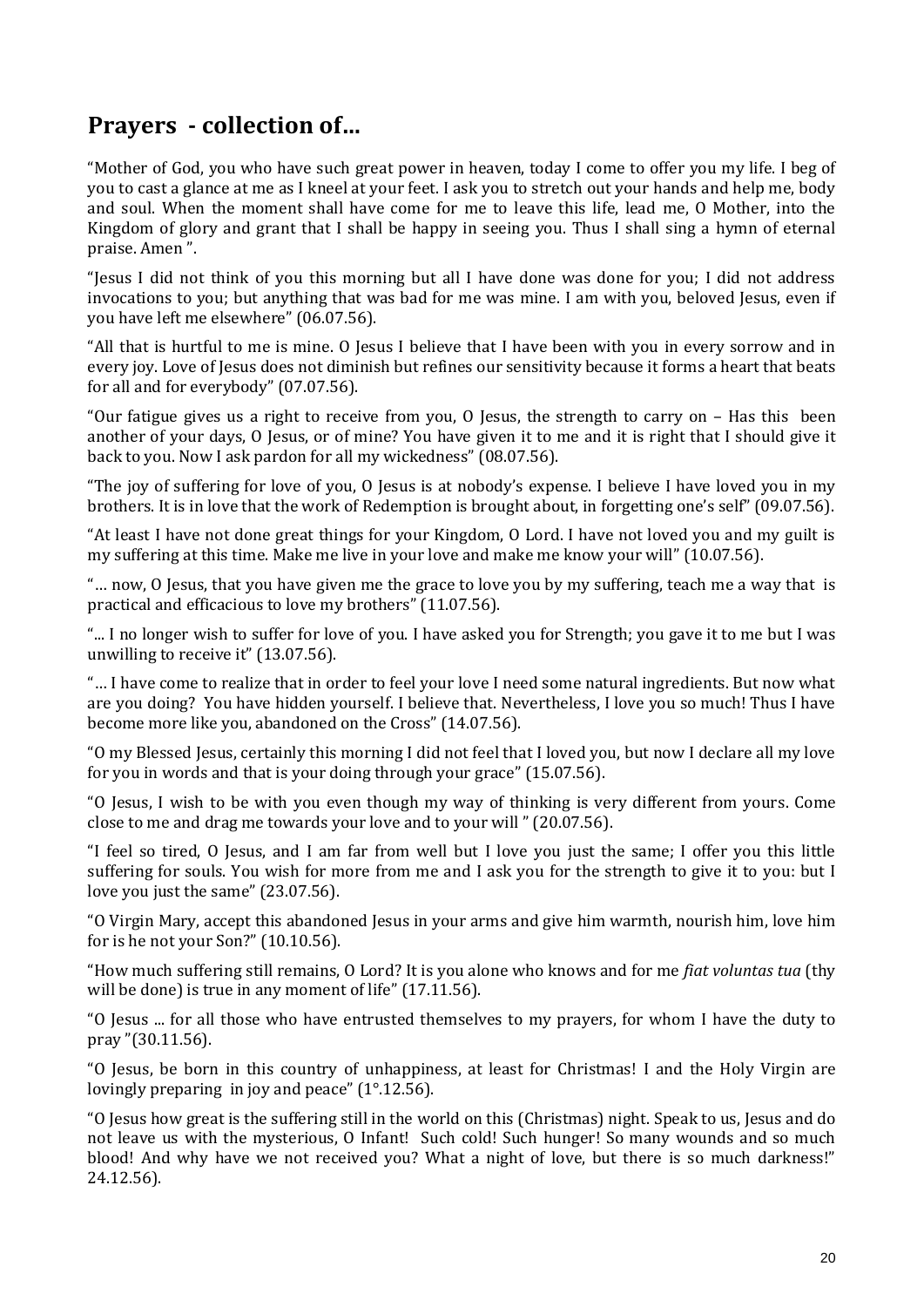"O little Infant Jesus, with a gesture of your little puffy and rubicund hands can make the stars to fall and turn the world upside down, let fall from heaven those graces which we need so much: peace, freedom, holiness …"25.12.56).

"O sweet Queen of Heaven, my Mother, you have brought me to birth in Jesus and taught me to love him, tell me what I have to do. I do not know where to turn; what is the will of your Divine Son for me and what is your will, O Queen of the Missions? Tell me at once, because I need to know. I shall do my part in praying; I shall renounce all that I must renounce. Heart of Jesus, if I have loved you, help me and enlighten me" (22.02.57).

"How I thirst, O my God! How I thirst for holiness, for love, O Jesus! You alone can put an end to this torment. Jesus, you have never ceased to say so in so many ways. … to follow you in order not to walk in darkness and to drink the water from the well of your Love so as to quench our thirst;" (Passion Sunday) (07.04.57).

"Only you, O Jesus, know how much of our sojourn in this world is still left to us; if you are not with us then we shall have journeyed in vain. What I really want. O Jesus, is to be identified with you. Give your love to my heart so that I can love with yours, speak with my tongue, O Jesus, think with my mind, bless with my hands, walk with my feet, suffer with my limbs" (21.05.57).

"This is all scarcely credible, O Jesus, all that you have done for me. You waited for me as I held the lance on my hand, so that you could pardon me; you looked upon me inflamed with anger so that you could tell me that you still loved me, and that you wished to set me afire with love. And still, every morning I come before the Cross of your Agony in order to be sprinkled with blood; Now I see it all, O Jesus, and I understand it all. It is terrible to be so stupid in mediocrity as not to know what to do with the torrent of grace and of pardon which flows from your most loving Heart, to be unaware of how to love you as you desire to be loved O Jesus, or at least in proportion to the graces you have given me. That is indeed a lance thrust at your Heart to tear it open and behold what a surprise! In that way I can be flooded with your blood, thus I shall be sprinkled with that Blood, O Priest and Victim !"(24.05.57).

"O Jesus tell me why I do not love you more? May I speak to you in confidence: here I am, one of those whom you have loved so much; you would love me even more precisely because, day by day, night by night, I keep on forgetting about your love. Jesus, teach us again your way of the Cross, may the light of Calvary be a truly friendly light for us. Be pleased to love us as we are, poor, crooked, wounded and cancerous, whom you have found beneath the hedgerows, cowering like animals. We are human. This is not an excuse. It is a further reason for us to be loved by you" (08.07.57).

"O my God, if only I had been more fervent! If only I had loved more! But I want to begin to love now. Yes, I wish to love, O Holy Virgin, help me, with all your strength, love me, or else we shall be lost. Teach me the Gospel, the whole Gospel which I shall have to proclaim to the world, teach me the way of love. I shall always proclaim the Gospel with all my strength, teach me the way of love, I shall always proclaim the Gospel with all my strength" (25.07.57).

"O God, how much you have loved me again this year! And how I have gone far away from you by my mediocrity. O Jesus, rebuild in me the city of saints, lay the foundations of that beautiful dwelling. One thing is necessary: that I love you and make you loved" (31.12.57).

"O Jesus free us from evil! From all the evil that surrounds us and which at every moment penetrates the shrine which is our soul. We are not egoistic, dishonest, libertines, thieves, but we are not saints; we do not go in search of pleasures and riches, but neither do we go in search of the Cross; we do not look for human love, but neither do we look for that of Jesus, we do not waste time in useless or sinful pursuits but neither do we spend it in doing your will at every moment. … The harmony of the soul is Love, love and Sacrifice, and Sacrifice is a struggle, a war without quarter on the battlefield … Every instant is a step towards holiness or a step backwards" (05.01.58).

"But you, O Jesus, you knew that we are the sort who fall thirty times a day. We are good-for-nothing; nevertheless we often presume to be capable of great things, especially in the spiritual life, that is, of course, our field, but it is precisely there that we have to acknowledge tremendous defeats. And that is felt by your most sensitive Heart even before we ourselves feel it and even more than we feel it. Forgive us, O Lord, pardon us without ever tiring of pardoning us…. We wish for nothing else but to see; our only need is to have Light and Strength but let it be your Light and your Strength" (08.01.58).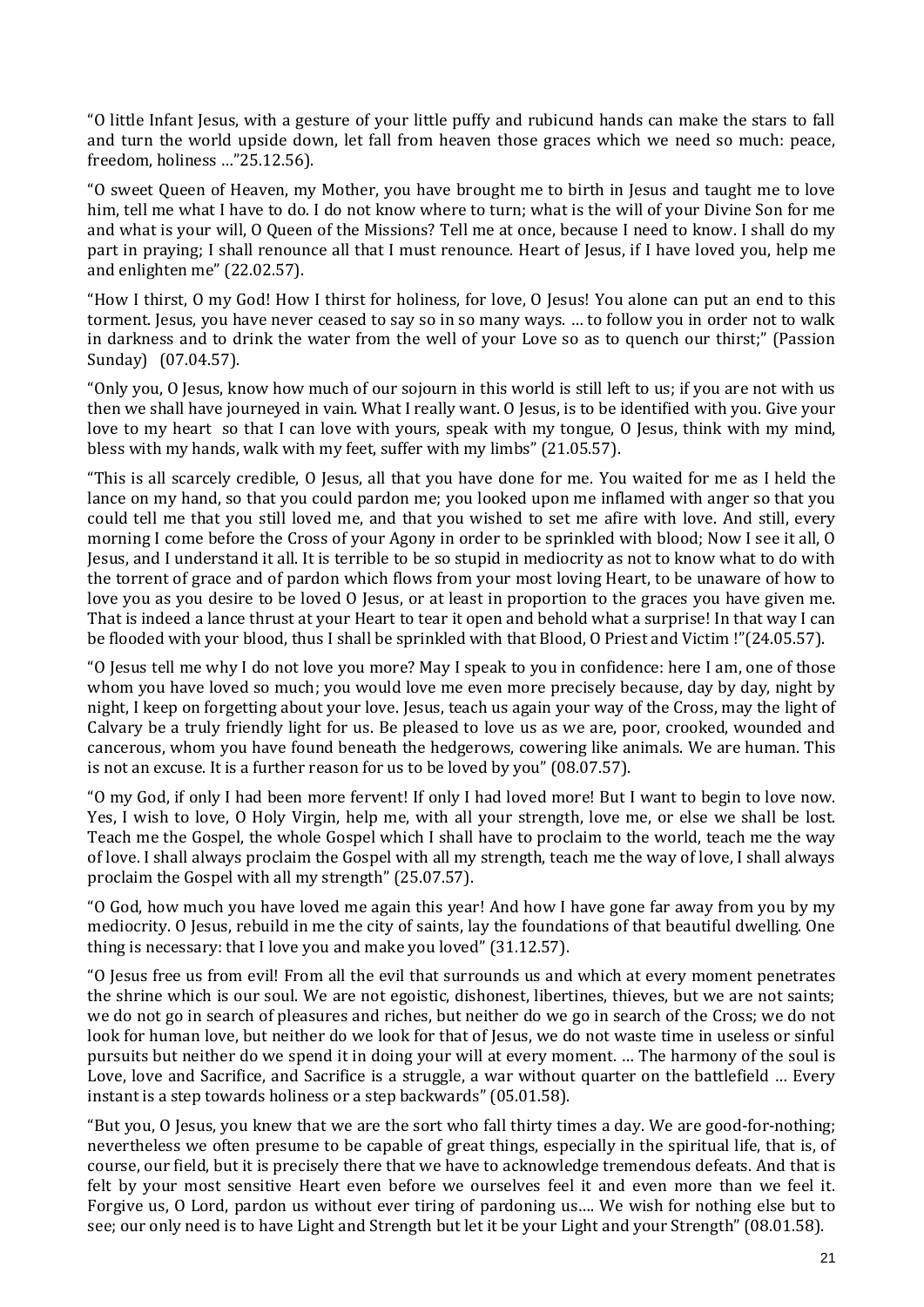" O Lord have pity on us. Have pity especially on our lack of Faith, on our hardness of heart, on the hypocritical mediocrity of all our actions. Pardon us if we have thrown away your graces by the roadside, if we have tired of your Love … You O Lord, have mercy on us, have mercy on us" (07.05.58).

"Jesus, I love you on this evening of peace and victory, on this evening which is yours as are all the evenings of the world. All that is here below is yours, even our faults and our sins which hang upon the Cross of a man condemned to die, because he was too innocent, because he was not a sinner, not man. All is yours, even the discomfort, the anguish, the remorse, the darkness of soul of those who pray and hope in your immense divine goodness. I believe in You, more than I believe in the real things that are around me; I love you more than any person who is worthy of love, because you are Love, the Spring, the life. I do not fear even myself; therefore I have no fear of Love. We no longer suffer anything, for you have suffered all; we too can be martyrs and crucified and our Passion will be only an episode of yours" (10.09.58).

"…Give me the strength, O Heavenly Mother, give me the strength, O Queen of Martyrs, give me the strength of the Passion of Jesus, give me the strength of the Cross of the living God, give me the strength of the martyrdom of virgins, give me the strength of the holiness of Confessors, give me the strength of our Venerated Founder; on this the birthday of the Congregation, which Mary loves" (25.01.59).

"Who has given me such a gift? Who has found me worthy of Peace, Pardon, of Love, if not you, O Jesus, the exquisite and unique lover of fragile little souls like small and delicate boats on the immense ocean of evil? … Yours is the time and yours is the night, O lord, yours is the day and the passing of the sun; yours is the Grace and the Love, give us your time and your Love! " (26.01.59).

"O my God how immense is your goodness! How great has been your love for me! What Have I done to merit such Love? I desperately believe in you, I, one of your weakest priests and a son of your Mother"(08.03.59).

"O Lord give me the strength to love them even as you love them, because I cannot do so on my own" (17.04.59).

"O Jesus, Son of Mary, why have I kept you waiting so long? Let me have a little more of your Cross so as to give you proof of the little love I can. I shall love you so much, O Jesus, and then weariness and self-denial will be easy. It will be easy for me to be humble, obedient, pure as the lily who was your Mother … The time of weariness will be the time of trial. The time of trial shall be your time, O Blessed Jesus! Then I will be strengthened by your Cross and by your Heart" (13.06.59).

"Heart of Jesus, you love me even when I do not think of you, O Jesus, you live not only in the cloisters, in monasteries filled with holiness of life, in convents where groups of souls come together just to love you; you are also here with us, living our solitary lives in the mountains, weeping, suffering with us. What you expect from me is the holiness of a whole community of souls, of a whole region of hearts. If your Cross did not frighten me, I would love you infinitely, O Jesus! This fear itself is a Cross, There I begin my ascent of Calvary, to the Altar, where you immolate yourself and you await my immolation" (26.06.59).

"That is enough, O Jesus, I shall never offend you again. Pardon my fault, I am your priest, but I am a monster. I am unworthy of your pardon, but You, in this very moment, pardon me" (14.07.59).

"When my reserve of love shall have run out, You, O Jesus, love in me with your Heart and I shall be saved" (17.07.59).

"Immaculate Virgin! I ask you for the strength to love Jesus! I ask you for the strength to love the Cross, whatever the cost, because I do not want my life to be lost forever " (04.08.59).

"O my God, make me love the Cross and that will be enough. Make me become a saint and that will be enough; even though I am the least unlikely man to hope for such a favour … O Jesus, I wish you to be my light, my guiding beam for this journeying on earth towards heaven" (07.08.59).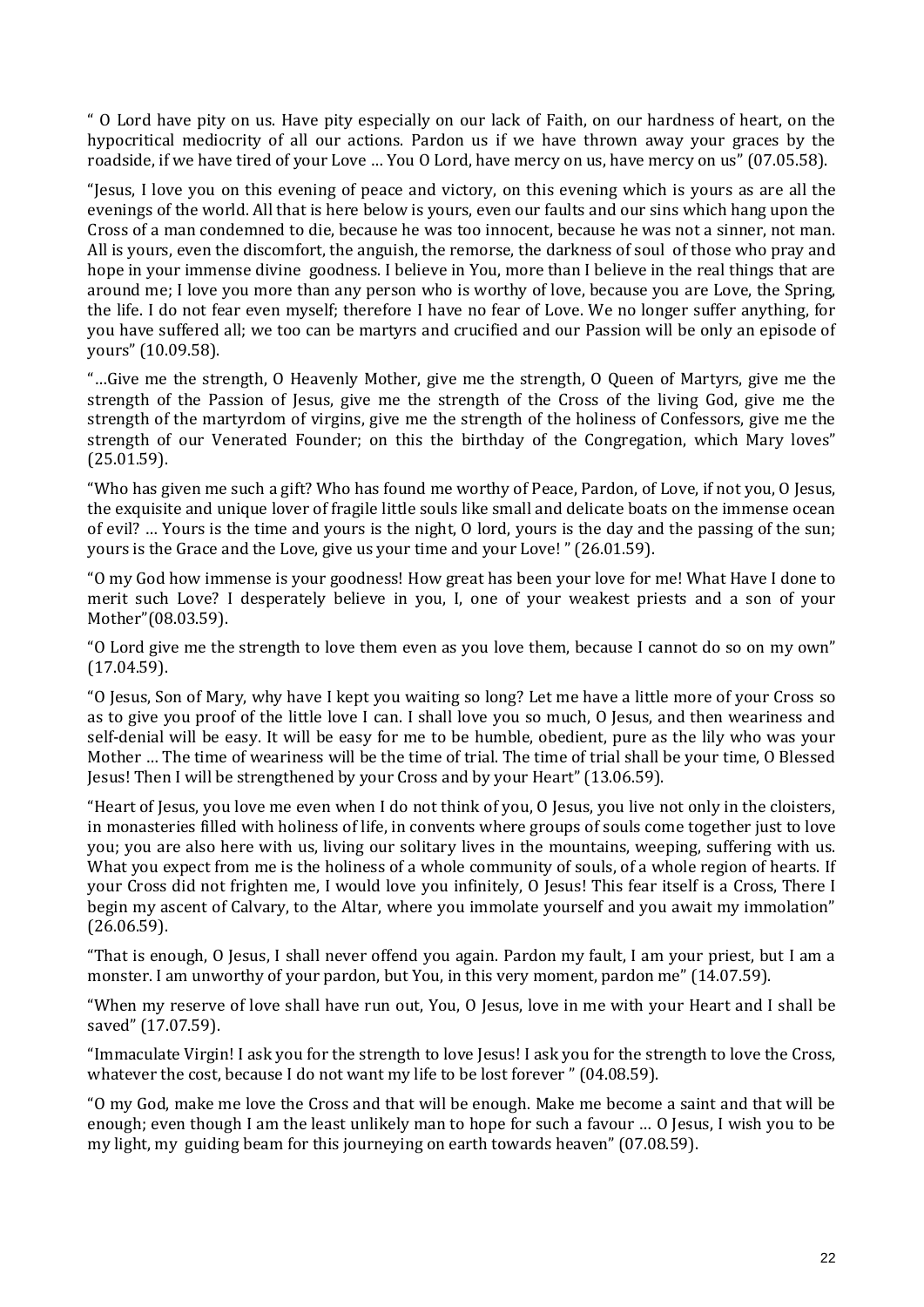# **Religious life**

… we Religious, in our obedience, are ready to do anything we are told to do in the most natural way in the world (08.10. 56).

She (Mary) is the only person who can help me to observe my Rule as her Oblate; and I must say so; For me the Rule is the only shortcut to holiness. It is the Rule which Mary Immaculate has placed in my hands as proof of her love for me and I must love it. (18.03.57).

This morning I read in Studi Oblati (*Oblate Studies*) that our Oblation is a special consecration to Mary; it is so because we promise to continue Christ's mission in the work of Redemption, against evil, against the serpent whose head she has crushed (20.03.57).

#### **Silence - Solitude**

Remaining silently with Mary (12.10.56).

I have made the Way of the Cross, but I have left Jesus in his silence. I want to be somewhere where I can be recollected, where I can find the solitude so dear to Jesus, because in that silence I can gather my thoughts and pray (24.11.56).

I want this solitude to lead me truly to recollection, to solitude and isolation from the world, and especially from my world (07.12.56).

… (the Trappists ...) deep in their solitude with the mystery of the Sacrament of Sacred Orders, of their eternal priesthood; in the silence of contemplation, with the Virgin Mary, Christ the Priest and Victim, and millions of souls crying out from every direction: Help! (23.02.57).

I leave the altar with a feeling that I am going away from Calvary ... how beautiful it would be to be buried in absolute silence, in a silence that is superhuman and almost divine! (28.02.57).

The mystery of the Annunciation teaches me to love silence ... (25.03.57).

A moment of silence with God is more precious than a thousand words of God in the midst of men (31.03.57).

… great ideas are born in silence but become a reality in words. Silence is nothing if not realized in words; in the words of men or the words of God (04.04.57).

Jesus, help us to love: Virgin Mother help us to love silently and in silence (30.07.57).

Alone, in the solitude of a cabin, either you feel the Master and taste his love or you become desperate (04.04.58).

Do not remain for too long in solitude because there is the fear of feeling too-much alone and lacking the courage to move forward again (15.07.58).

I am bored with my solitude. It is not the solitude that I had hoped for and loved. I am too lonely on my own and that makes me fearful (24.08.58).

… Christians struggle even in solitude and in the desert-like streets (07.09.58).

… how shall I carry on when I am completely and infinitely on my own? My earthly worries and anxieties will be my companions. Or, perhaps, it is the God of Consolation who should fill my solitude? I am waiting for Him. I await Him anxiously (19.01.59).

Solitude is my ruin. O my God, what a tremendous sacrifice! Are you here? Pardon me Jesus if I have not thought of you as a worthy companion (20.01.59).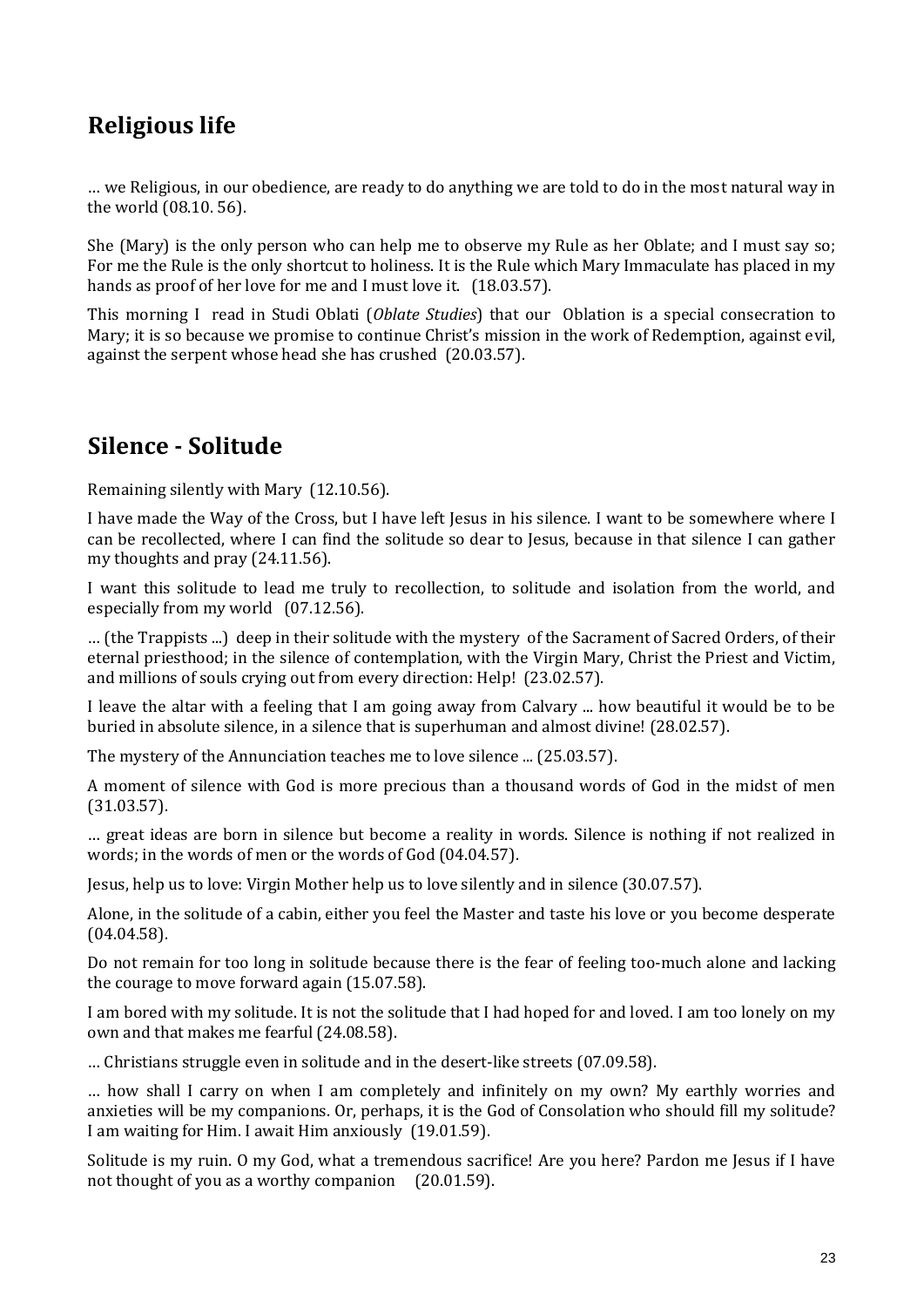Now I remain on my own, in solitude, in the company of all the fears which I try to offer to the Lord. I do not ask Him for happiness, I do not ask him for strength, I ask only that I may love him more (02.04.59).

How crowded is my bitter solitude: now it is boredom which seeks entry, at other times the silence seems populated with phantoms, again by the fear of death alone and isolated! (06.04.59).

… today I have experienced the first beautiful day, alone in solitude with God who loves me and gives me consolation.(01.12.59).

Jesus is born in our hearts in the midst of so much poverty, in the midst of so much silence and in the absolute absence of any external mechanism, Faith is the only thing to recognise Him (06.12.59).

## **Sorrow - Suffering**

… babies are simple because they have never suffered. I ask myself if, for love of Jesus, I also could succeed in not suffering in order to acquire their candid faith: I believe that is possible because I have chosen the Cross as the source of my joy (04.10.56).

… we shall bear our cross as though we had always borne it and we shall suffer as though it were the most natural thing in the world. But Jesus will take note of it (8.10, 56).

I have read in my notes that suffering makes the apostolate fruitful: I did a rapid overview of the things that concern me to see if there was any suffering involved and to offer it at once to Christ King of Love (20.10.56).

There is suffering in the world and beyond the world, but the Love of Jesus is worthy of it. I am not necessary for souls, all that is necessary is my love and my suffering (02.11.56).

I did very well this morning during Mass... by not asking Jesus that I may suffer, but that he give me the grace to bear suffering, the strength to bear huge crosses and to carry them as He did (03.11.56).

Because in the world there is too-much pain because of the egoism of human beings, I wish to share everything with people, even my suffering, and in that way become a comforting friend for everybody (12.11.56).

I am well aware of what it means to die, I know that dying is painful, but if life springs from death then I am willing to die every day, from dawn to dark (20.11.56).

… it is only by loving that Love can be known, it is only by offering that the real face of suffering can be known (03.12.56).

Jesus suffered, not for himself but for people; I also, by making a complete gift of my little sufferings to my brothers, want to suffer not for myself but for others (04.12.56).

I shall be more humble in the face of suffering if I think of the massive quantity of sins forgiven to me, but for which punishment has still to be undergone (07.12.56).

… Good Friday. Beautiful Oh my God! Beautiful is this day on which you grant that I may suffer for love of you (27.03.58).

… prayer, suffering for souls and for all those priests who struggle, hope and believe (24.05.58).

Solitude is my ruining: Oh my God what a tremendous sacrifice! ", Tomorrow another appointment with pain and with holiness, Jesus Crucified! Mother of Sorrows give me strength! (20.02.59).

Vocation to the Cross has no fear of pain. Having been called to follow Jesus, I do not fear his footprints; did I not promise to follow him anywhere? (30.05.59).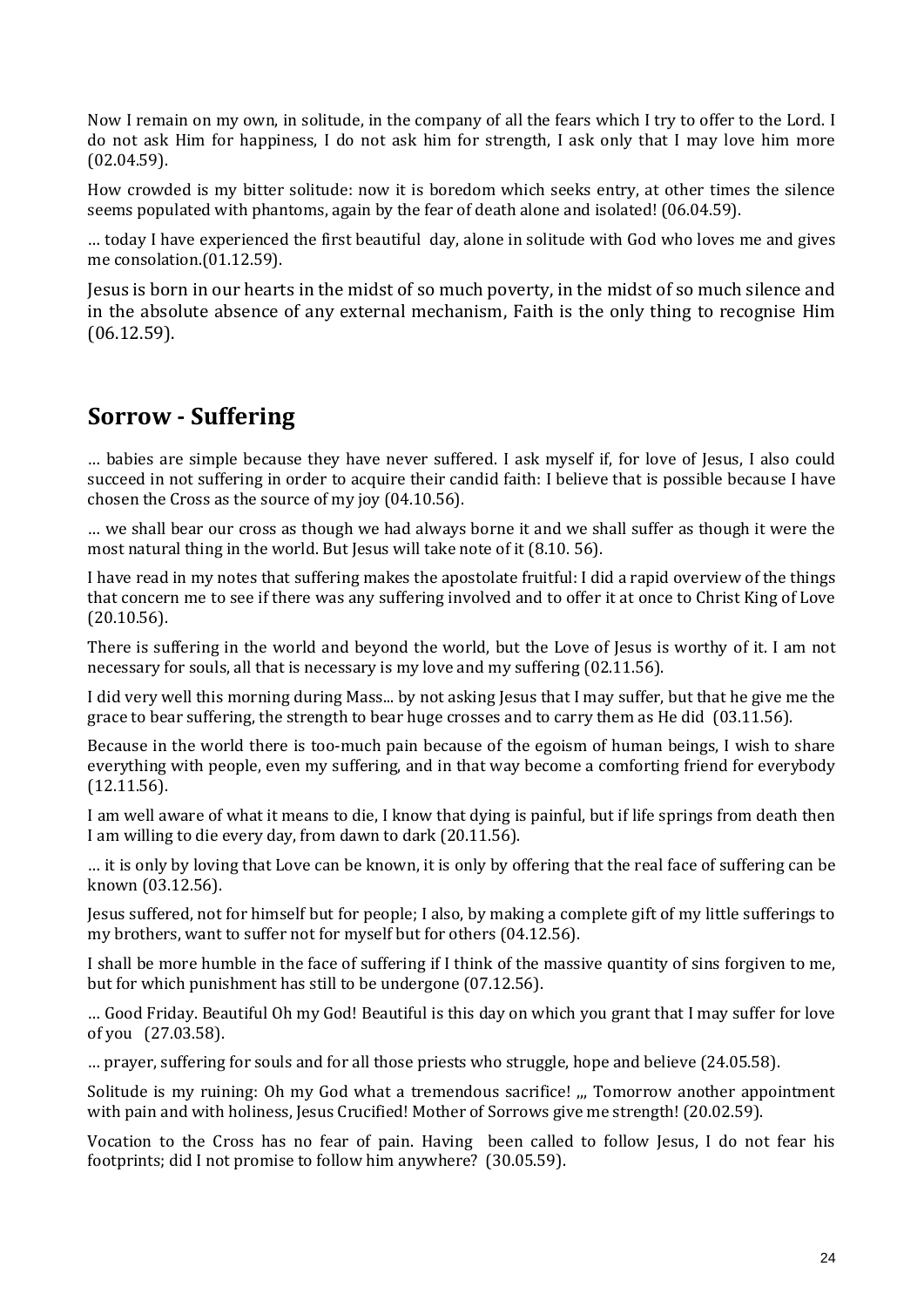## **Trust**

I made the Way of the Cross in the chapel, in the darkest darkness you can imagine; there was only the little flame of the Blessed Sacrament and my little quota of faith and love to lighten the darkness (18.11.56).

I wish to have my faith formed firmly and solidly, otherwise, I shall not be able to be a Martyr; Faith and Love are indispensable (01.02.57).

I am doing a meditation on the Madonna: all too late have I begun to realize that we should meditate on Mary day and night; I am convinced that she loves me in a special way; that she has chosen me not only for the priesthood but for holiness (18.03. 57).

I realize that in order to love it is necessary to have great faith, and to believe it is necessary to have great Love (08.04.57).

My night has only one flame: Faith. I still love to believe (14.06.57).

I have so much faith in God who guides my footsteps and at times makes me understand the gentleness of the situations in which He places me (22.12.57).

Jesus wishes that we believe only in Him: he wants us to believe that the Mass is not merely a sacred rite, a liturgical function, but a Sacrifice, His Sacrifice which alone can save the world (06.01.58).

Why not give infinite thanks for the special love of God for me; He has given me the Faith, He has given me knowledge of his Church? (08.03.58).

… I believe in Christ and in his love; ... Belief in Jesus and in all that the Church teaches me is the one joy of my day. And I believe at every moment of it. (24.05.58).

## **Will of God**

If I do not do the will of God, if I do not live the Eucharist which is the sacrament of suffering borne for God's will, if I do not nourish myself as Jesus did on the will of the Father, the Eucharistic bread will be of little benefit to me (02.11.56).

I understand more and more that perfection lies in doing God's will; therefore, in saying my Rosary the ten Ave Maria are based on those very simple words of the Our Father, *Fiat voluntas tua* (thy will be done) (16.11.56).

Jesus and Mary observe even what are useless regulations, because they love; their love is great and therefore it is important in their eyes, as long as it is the will of the Father (11.01.57).

It is great and sublime thing to accept the will of God, because it means accepting God (25.03.57).

"I am no more than a poor slave in your eyes, O Jesus, do with me what you will. Even the good that I do is all your doing, my loving can only belong to you. Even the least expression of your will, indicated to me in the Rule, should be of the greatest interest to me as the one important thing in the world at that moment in time. Nothing should exist except what is your will (05.06.57).

The Apostles performed miracles, but what is there to prevent even us renewing the miracle of your Love to all that is harmful to us, to all which is not our will but the will of God ... (06.01.58).

Merton… he makes me have a crazy desire to become a saint, a contemplative saint at that. I believe that by doing the will of God at all times, I could be so (26.04.58).

The Day of priestly sanctity ... This is the day and the hour to begin once again to try to be holy and fervent. This indeed ... is something more than a resolution; it is so much the will of God that it cannot be abandoned light-heartedly (04.09.58).